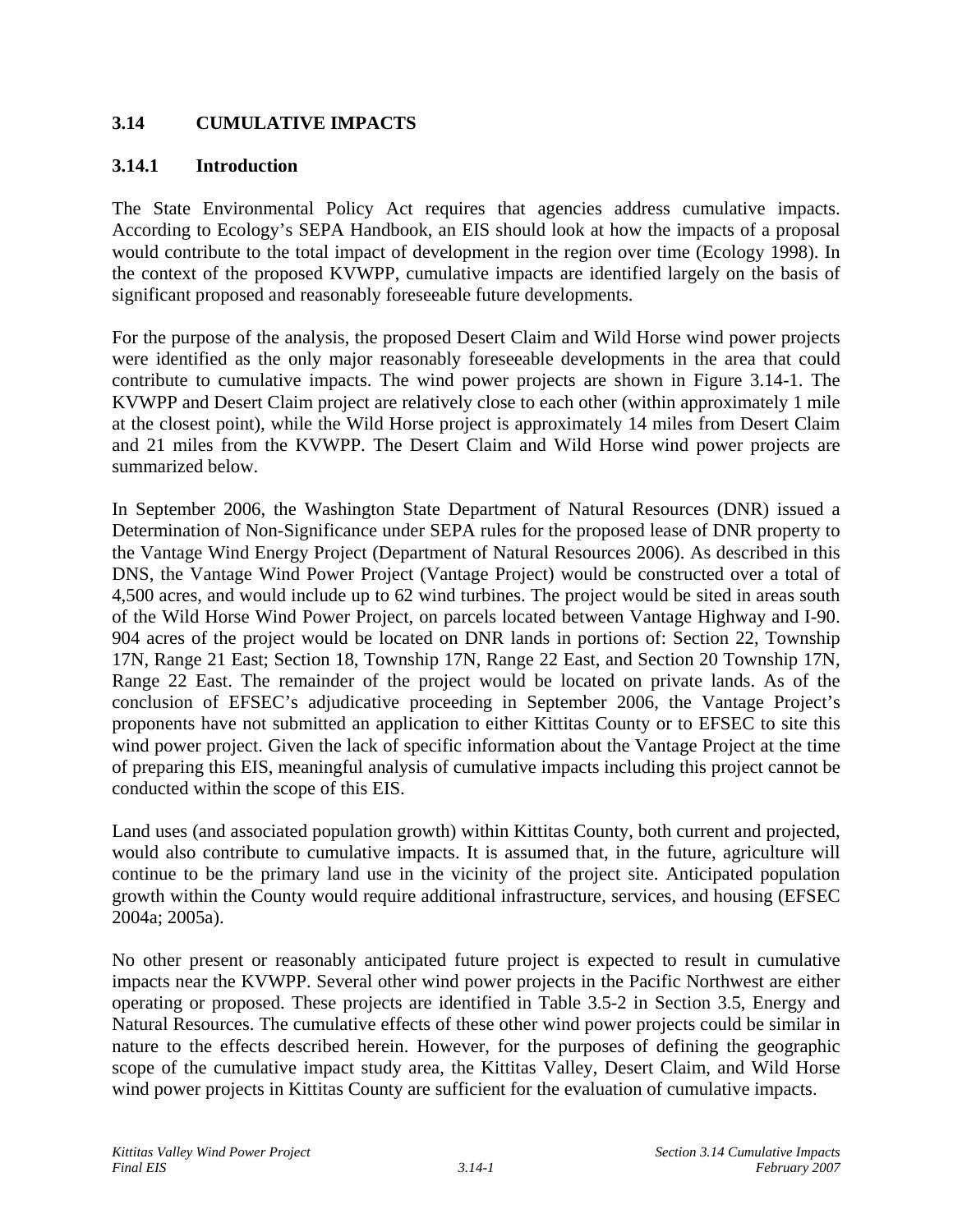# **3.14.2 Desert Claim Wind Power Project**

On January 28, 2003, Desert Claim Wind Power, a limited liability company wholly owned and managed by enXco, Inc., submitted an application to Kittitas County for permits to build and operate a wind electrical generation facility in the Reecer Creek area approximately 8 miles north of Ellensburg (Desert Claim Wind Power LLC 2003). Kittitas County issued a Final EIS for the Desert Claim project in August 2004 (Kittitas County 2004). The application for a County Development Agreement was denied by the Kittitas Board of County Commissioners in April 2005 (BOCC 2005). Desert Claim submitted an Application for Site Certification to EFSEC on November 7, 2006 (Desert Claim Wind Power LLC 2006).

The Desert Claim project (as submitted to EFSEC in November 2006) would consist of up to 90 wind turbines with a total nameplate capacity of 180 megawatts, associated generators, towers, foundations, and pad-mounted transformers on 4,783 acres. Other project elements include:

- Up to four permanent meteorological towers;
- Project access roads, control cables, and power collection cables necessary to serve the project;
- One substation to convert project-generated electricity to the higher voltage required to interconnect into the regional electric transmission grid;
- Interconnection transmission lines required to connect the project substation(s) with nearby high-capacity electrical transmission lines; and
- An O&M facility co-located at the project substation site.

# **3.14.3 Wild Horse Wind Power Project**

In March 2004, Wind Ridge Power Partners LLC, a wholly owned subsidiary of Zilkha Renewable Energy, submitted an application to EFSEC and to Kittitas County to construct, own, and operate a wind electrical generating facility (referred to as Wild Horse) in eastern Kittitas County, approximately 10 miles east of the town of Kittitas, Washington. EFSEC issued a Draft and Final EIS for the Wild Horse project in August 2004 and May 2005 respectively (EFSEC 2004a, 2005a). The Governor of Washington State approved the construction and operation of the project in July 2005 (EFSEC 2005b). Construction of the project began in October 2005, and commercial operation is expected to begin in December 2006 (Diaz 2006a). As constructed, the project consists of 127 wind turbines for a total project nameplate capacity of 229 MW (Diaz 2006b). The Wild Horse project site consists of approximately 8,600 acres of open rangeland currently used for grazing. Transmission feeder lines have been constructed from the project site to the point where they would interconnect to the existing PSE transmission system

# **3.14.4 Project Comparison**

The basic features of the three projects are summarized in Table 3.14-1, based on information gathered from available sources, including Desert Claim's Final EIS (Kittitas County 2004), Desert Claim's Application to EFSEC (Desert Claim Wind Power LLC 2006), Wild Horse's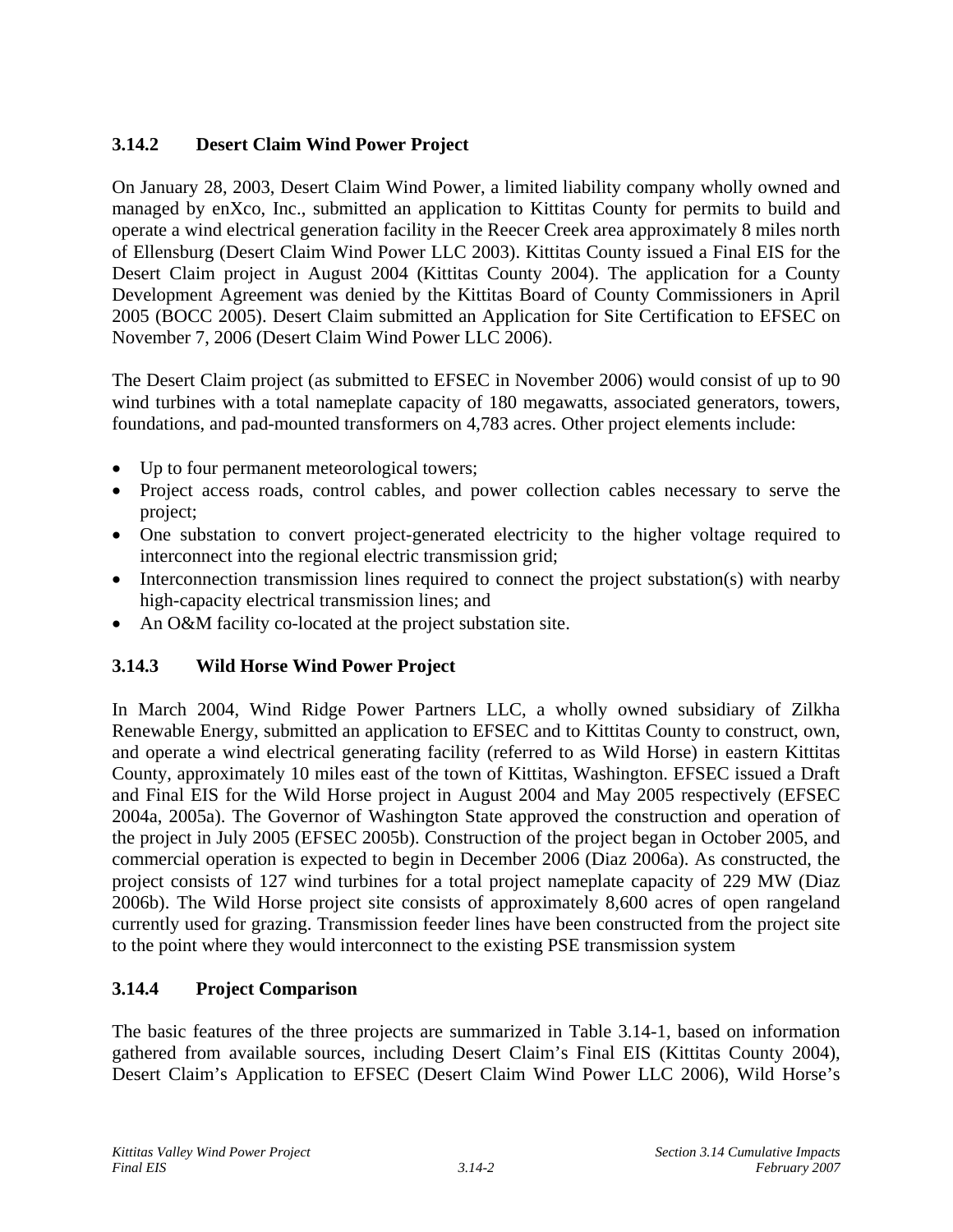Draft and Final EIS (EFSEC 2004a, 2005a) and information on the as-constructed Wild Horse Project (Diaz 2006b),

| <b>Feature</b>                | <b>Kittitas Valley</b> | Desert Claim <sup>1</sup> | Wild Horse <sup>2</sup> |  |  |  |  |
|-------------------------------|------------------------|---------------------------|-------------------------|--|--|--|--|
| Number of Turbines            | 65                     | 90                        | 127                     |  |  |  |  |
| <b>Total Nameplate</b>        | 97.5-195 MW            | 180 MW                    | 229 MW                  |  |  |  |  |
| Capacity                      |                        |                           |                         |  |  |  |  |
| Project Area Size             | $6,000$ acres          | 4,783 acres               | 8,600 acres             |  |  |  |  |
| <b>Existing Zoning</b>        | Agriculture-20         |                           | Agriculture-20          |  |  |  |  |
|                               | Forest and Range       | Forest and Range          | Forest and Range        |  |  |  |  |
| <b>Construction Duration</b>  | $10-12$ months         | 9 months                  | 12 months               |  |  |  |  |
| <b>Construction Employees</b> | 253 workers            | 150 workers               | 253 workers             |  |  |  |  |
| <b>Operational Employees</b>  | 12-14 workers          | 8-10 workers              | 12-14 employees         |  |  |  |  |
|                               |                        |                           |                         |  |  |  |  |

Sources: Sagebrush Power Partners LLC 2003a; Desert Claim Wind Power LLC 2003; Peeples 2003; Weinman 2003; Taylor, pers. comm., 2003; Kittitas County 2004; EFSEC 2004a, 2005a; Diaz 2006b; Desert Claim Wind Power LLC 2006.

1 As presented in November 2006 Application for Site Certification to EFSEC

2 As constructed 2005-2006.

The construction schedules for the KVWPP and Desert Claim projects are uncertain at this time. However, to present a worst-case scenario, the cumulative impact analyses assume that both projects could possibly be constructed simultaneously during an eight-month period. Since construction of the Wild Horse Project will be essentially completed by spring of 2007, cumulative impacts of the Wild Horse Project would only apply for permanent impacts and impacts associated with the operational phase.

# **3.14.5 Population Growth within Kittitas County**

Projected population growth and assumptions for future land use in Kittitas County are based on the Kittitas County Comprehensive Plan. The forecasted population for the year 2020 is 41,776, an increase of 6,976 people since 2002. This projected population would require additional infrastructure, support services, and housing. Assuming 2.5 people per household, an additional 2,790 housing units would be necessary to support this population increase. According to the Comprehensive Plan, approximately 55% of this growth would occur in unincorporated Kittitas County, with the remaining 45% allocated to municipalities (EFSEC 2004a).

# **3.14.6 Cumulative Impacts**

# **Earth Resources**

Significant cumulative impacts on soil, topography, and geology resulting from construction of the three proposed wind power projects in Kittitas County are not anticipated. The three project areas are not characterized by high geologic hazards. Impacts on earth resources from development of the three wind power projects would be limited to localized, temporary erosion impacts from ground disturbance during construction. The impacts on near-surface soils would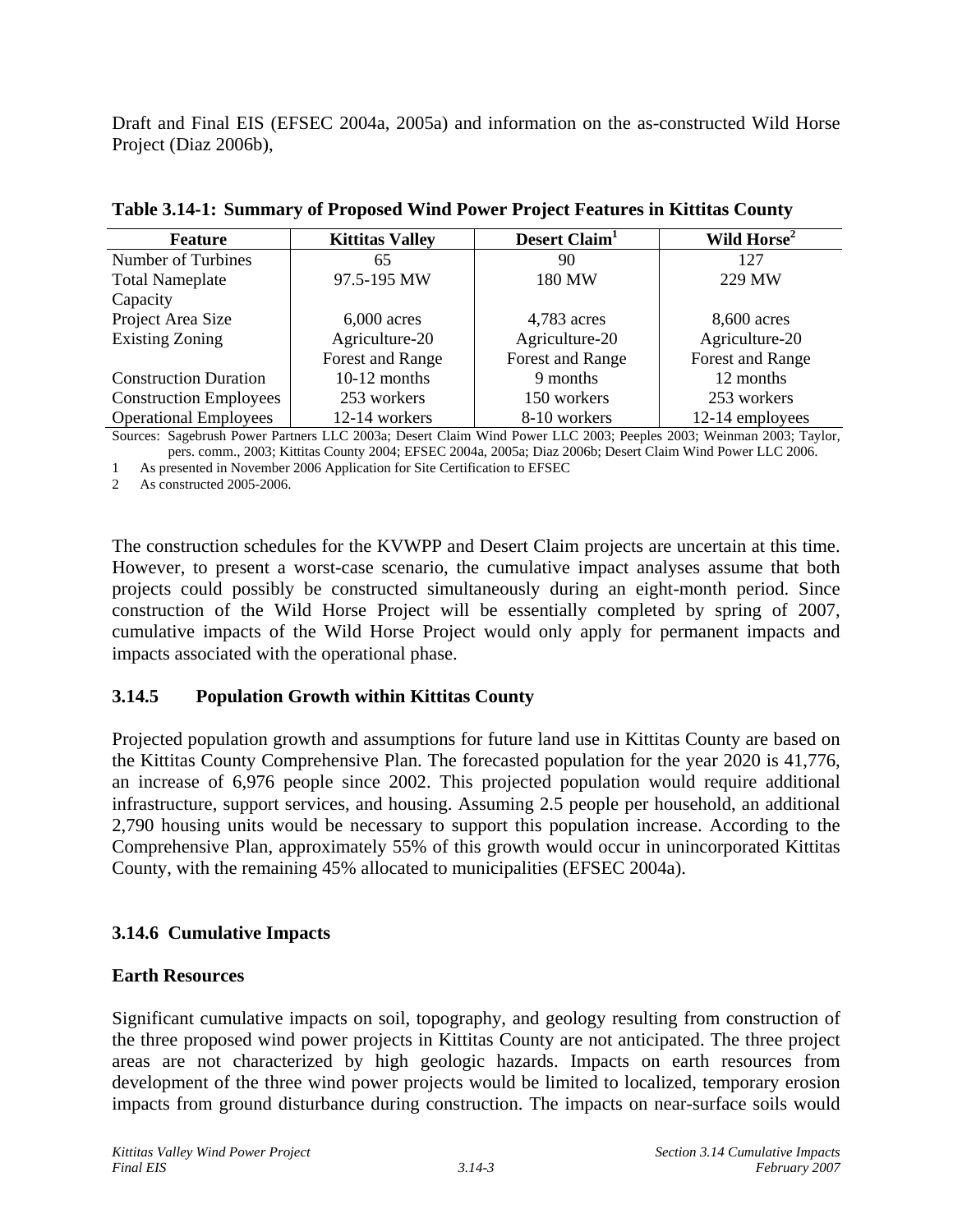be within the construction footprint for the respective project; they would not geographically overlap each other. Consequently, there would not be an interactive effect among any two of the projects or all three projects (e.g., erosion impacts related to the Desert Claim project would not exacerbate erosion conditions near the KVWPP). The combined effects of the three projects would not result in a significant cumulative impact on earth resources.

Cuts and fills would be required to construct access roads, tower foundations, transformer pads, and other project facilities. The Wild Horse project primarily used onsite sources for fill materials, although some granular fill was imported for use as electrical line trench backfill. The specific quantity or source of fill materials required for the Desert Claim project is not known at this time (EFSEC 2004a; Kittitas County 2004). Given the magnitude of offsite gravel/fill resources that could be imported to the KVWPP site (approximately 171,417 cubic yards), the cumulative effect on offsite fill resources could be substantial if both the KVWPP and Desert Claim projects used offsite sources for fill materials.

Construction of the KVWPP and Desert Claim project could result in a loss in area where Ellensburg Blue agate is potentially found and a potential reduction in the amount of this resource available for prospecting. Cumulative cut and fill activities could also result in agate destruction.

Similarly, development associated with population growth within the County would result in localized impacts from ground disturbance and cuts and fills for infrastructure, support services, and housing assuming construction follows prescribed engineering standards and requirements. Future agricultural activities are not anticipated to appreciably affect earth resources (EFSEC 2004a; 2005a).

Cumulative impacts from seismic hazards would not occur from the wind power projects and County-related growth, assuming projects are designed to withstand the seismic risk (EFSEC 2004a; 2005a).

# **Vegetation, Wetlands, Wildlife, and Fisheries**

# Vegetation

Implementation of the proposed projects would result in the loss of vegetation through clearing and ground disturbance. Of particular concern would be the potential loss of lithosols, a unique habitat often associated within the shrub-steppe region. WDFW is concerned about lithosols because it may prove to be important in the life cycles of many animal species (WDFW 2003b). The potential cumulative impacts on this unique habitat would depend on the quality of habitat at each project site and the combined amount of permanent disturbance.

Lithosols could occur in grassland, low sagebrush, and shrub-steppe vegetation communities. The permanent footprint for the KVWPP would displace approximately 108 acres of vegetation including 47 acres of shrub-steppe and 33 acres of lithosols. Construction of Desert Claim project facilities would result in the permanent loss of 76.5 acres of existing vegetative cover, including approximately 30 acres of shrub-steppe and 3 acres of grassland lithosol (Desert Claim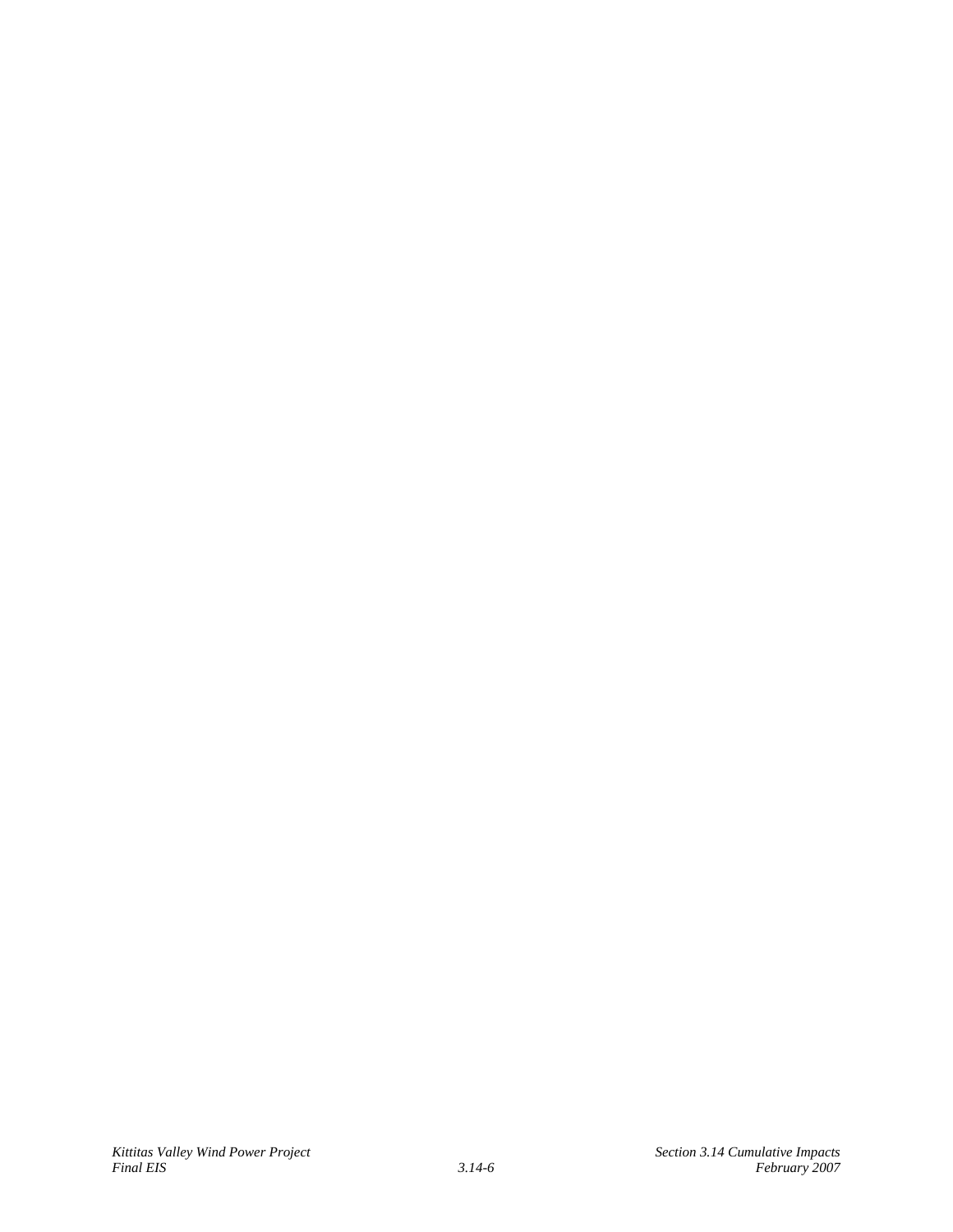Wind Power LLC 2006). The permanent footprint for the Wild Horse project displaced approximately 165 acres of existing vegetation, including approximately 139 acres of shrubsteppe habitat and 61 acres of lithosols (EFSEC 2004a; 2005a).

For each wind power project, the area of existing vegetation permanently displaced by the project facilities amounts to a small portion (approximately 2% or less) of the respective project area. The combined figures for the three projects amount to approximately 350 total acres of existing vegetation lost, including 216 acres of shrub-steppe and 97 acres of lithosols. In the context of the three wind power project areas that cover approximately 19,380 acres, the approximate 2% loss of vegetation at each project site would not be considered an adverse cumulative effect.

As stated in Section 3.2 of this EIS, habitat types within the proposed KVWPP area, including shrub-steppe, are not regionally unique (Daubenmire 1970; Franklin and Dyrness 1988; Cassidy et al. 1997; Johnson and O'Neil 2001). Within about 50 miles east and south of the proposed project area, there are several large areas of protected grassland, shrub-steppe, and sagebrush vegetation communities (e.g., the Colockum, Quilomene, and L.T. Murray wildlife areas and the Yakima Training Center) (WDFW 2003g). Because the precise regional extent of lithosols is not quantitatively known, it is difficult to assess the specific magnitude of cumulative lithosol impacts at the three wind power project sites within the context of the surrounding region.

The remaining areas affected by temporary impacts would be revegetated through mitigation measures proposed by each of the projects. However, the success of revegetation efforts in shrub-steppe habitat and fragile lithosols is not well documented. Disturbed sites in these areas become readily vulnerable to invasive, non-native plant species (e.g., cheatgrass) that could interfere with successful native plant reestablishment.

Construction of the Kittitas Valley, Desert Claim, and Wild Horse projects would increase existing levels of habitat fragmentation and reduce the amount of habitat available for wildlife. Over time, native vegetation may recolonize the disturbed areas. However, construction of these projects would increase the potential for the spread of noxious weeds into previously undisturbed areas and native plant communities. The presence of weeds makes the recolonization of disturbed area with native vegetation difficult, and generally leads to a long-term reduction in quality wildlife habitat. The degree of collective impact associated with the projects would be minimized or reduced through control measures implemented or required by Kittitas County, EFSEC, DNR, WDFW, private landowners, and the wind project developers and owners. It is unlikely there would be a significant increase in risk of noxious weed infestation, assuming that existing control programs remain active and that weed control is required for all future development within the County (EFSEC 2004a, 2005a).

Development associated with population growth (6,976 additional people by 2020) would also result in an incremental reduction in native plant communities and cultivated lands in the County. The development is scheduled to occur within rural and designated Urban Growth Areas. In addition, an unknown level of conversion of native plant communities to cultivated agriculture is likely to occur in the Kittitas Valley and near the Wild Horse project site (EFSEC 2004a, 2005a).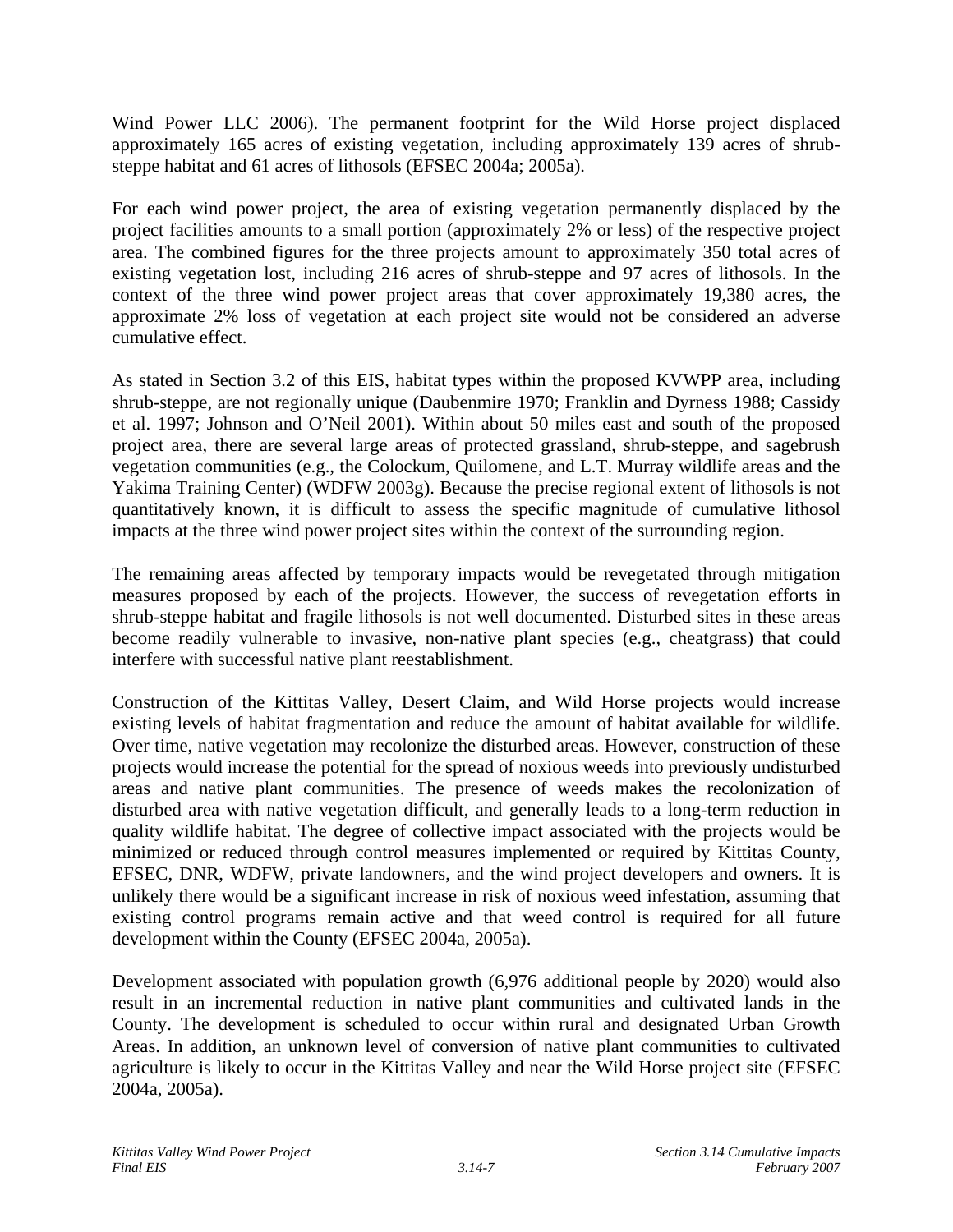No federally listed rare plants were identified at either the Kittitas Valley or Wild Horse project sites. However, one Washington State listed species, hedgehog cactus, was found extensively in lithosolic habitats at the Wild Horse project site. Less than 10% of the individuals identified during the rare plant survey are considered at risk from direct impact from the Wild Horse project (EFSEC 2004a, 2005a). The wet meadow areas in the Desert Claim project area provide potential habitat for the Ute ladies'-tresses, an orchid that is federally listed as endangered. Field surveys of the wet meadow habitats did not locate this species, however, and no other rare plants protected by either the federal or state governments were found in searches of the areas of likely disturbance in the Desert Claim project area (Kittitas County 2004). The minimal potential impacts of the proposed wind projects on rare plants would not represent a significant cumulative impact on any species.

# Wetlands

The effects of the Kittitas Valley project on wetlands would be additive to other effects from past, present, and reasonably foreseeable future actions. Cumulative impacts of the three proposed wind power projects on wetlands could result from directly filling or grading wetland systems, as well as from indirect effects caused by stormwater runoff, increased pollutant loading, and water quality degradation, which in turn could result in loss of wetland diversity and reduced wetland functions and values.

The KVWPP would disturb approximately 165 square feet of two potential wetland systems at the project site (see Section 3.2 of this EIS). No wetlands were identified within a 164-foot buffer around the planned locations for Wild Horse project facilities; therefore, no impacts on wetlands are anticipated for that project.

Based on current plans for the Desert Claim project, construction activities would not disturb wetland areas. Wetland areas are expected to be avoided (Desert Claim Wind Power LLC 2006)

Wetland impacts of the Kittitas Valley project would be minimized through avoidance and mitigated as required by federal and local regulations for wetlands that would not be avoided. Because the collective effects of these projects are not expected to extend to downstream surface waters or wetlands, no significant cumulative impact on wetland resources is therefore expected. Development associated with population growth may result in an incremental reduction in wetlands in the County. The development is scheduled to occur within rural and designated Urban Growth Areas. Development affecting wetland resources would be subject to wetland regulations (EFSEC 2004a, 2005a).

# Wildlife

Following is a summary of the wildlife cumulative impacts analysis prepared for the KVWPP, the Desert Claim, and the Wild Horse wind projects (WEST Inc. 2003). In addition to the three wind projects discussed below, development associated with population growth within the County would result in localized and incremental impacts to wildlife resources associated with the construction of infrastructure, support services, and housing. These impacts would include the reduction of habitat for the variety of species and an incremental reduction in populations of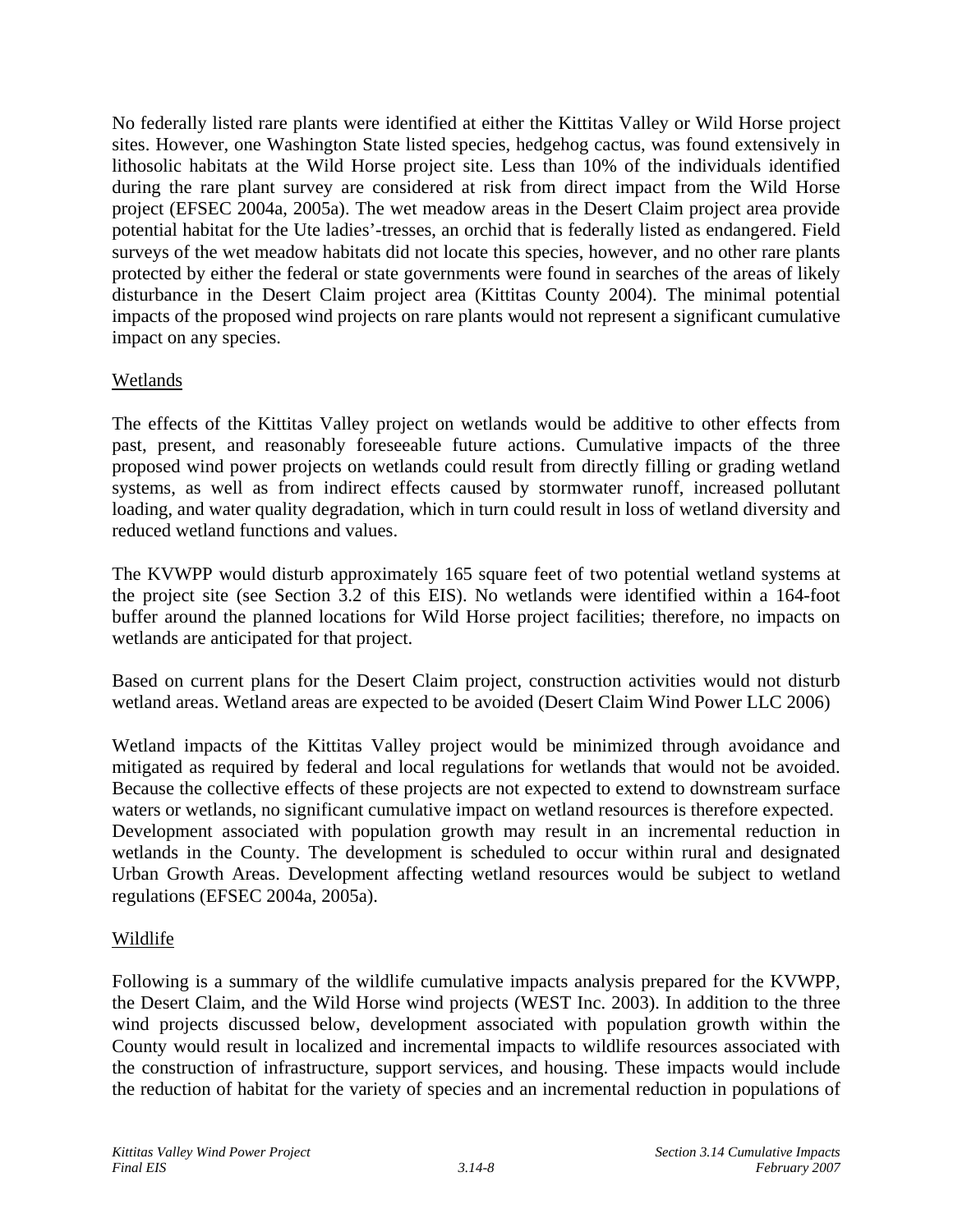species occupying habitats at the wind energy sites and areas of anticipated future population growth (EFSEC 2004a; 2005a).

### *Big Game*

Based on the WDFW Priority Habitat and Species (PHS) database, the KVWPP project area is located more than 3 miles southeast of elk calving areas. The Desert Claim project area is not located in an elk calving area, while the northern boundary of the Wild Horse site is approximately one-half mile from the Colockum elk calving area. Based on the distances of elk calving areas from the three proposed wind power projects in Kittitas County, no cumulative impacts to elk calving areas are anticipated.

The KVWPP, most of the Desert Claim and all of the Wild Horse project sites are located in mule deer winter range (WDFW Priority Habitats database). The Wild Horse project and the northern portion of the Desert Claim project also are located in elk winter range. The KVWPP is not located in elk winter range. A defined elk migration corridor crosses the northern portion of the Desert Claim project and is adjacent to the Wild Horse project site.

Temporary cumulative displacement of wintering mule deer and elk would only be anticipated from winter construction activities of the KVWPP and Desert Claim projects, since major construction disturbance at the Wild Horse site will be complete by spring 2007. These temporary impacts may be greater if construction occurs simultaneously on two of the projects because of the larger area subject to disturbance.

The northernmost region of the Desert Claim project area overlaps approximately 320 acres of the south edge of the Quilomene elk migration corridor. If this area of the Desert Claim project influences elk use during construction or continued O&M activities, it is expected that elk would shift their path to the north without migratory hindrance due to the large size of the corridor. The maximum increase in travel distances would be less than 1 mile. The corridor, as mapped within the WDFW PHS database, is approximately 2 miles wide (north to south measurement) where the Desert Claim project is located.

During the construction period, deer would likely be temporarily displaced from the three project sites due to the influx of humans and construction equipment and associated noise and disturbance. Temporary loss of habitat from project construction would be considered a minor impact because of the vast expanse of suitable habitat for mule deer near the proposed projects. Some tolerance of construction and operations activities by mule deer is expected at the Kittitas Valley and Desert Claim projects, considering the amount of existing residential development and the existing roads and disturbance (e.g., gravel quarry) in the vicinity of those two projects. The Wild Horse project is located in a relatively undeveloped area used primarily for livestock grazing and recreation (hunting), creating seasonal increases in the level of human activity in this area. Cumulative impacts on winter big game during construction may occur if the KVWPP and Desert Claim project are constructed during the same winter.

Approximately 300 acres of mule deer winter range would be permanently lost due to the three projects, which is less than 2% of vegetation at the project sites, and much less than 0.5% of the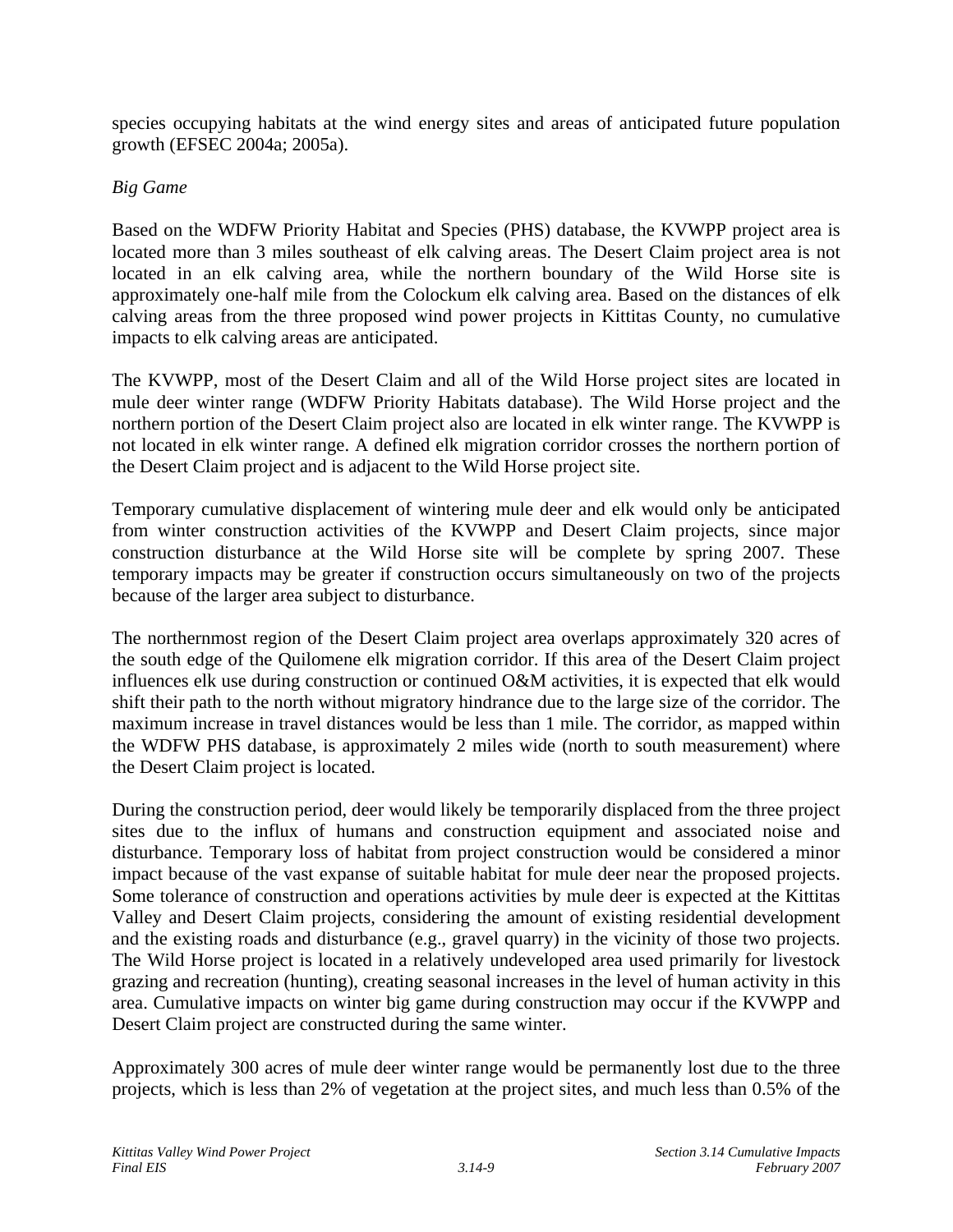winter range located near the project sites. Mitigation of permanent loss of habitat at the Wild Horse and the Kittitas Valley sites meets or exceeds the WDFW mitigation guidelines. Mitigation parcels identified for those two sites are located in mule deer winter range.

Human activity levels from operation and maintenance at the Kittitas Valley and Desert Claim projects are not expected to significantly differ from current human activity levels. Human activity levels from O&M at the Wild Horse site would occur at a low level year-round. While operational impacts on wintering mule deer and elk at the Wild Horse site may be greater than under existing conditions, cumulative impacts for all three wind power projects are expected to be low (EFSEC 2004a, 2005a).

# *Birds*

Raptors. Based on the estimated levels of raptor use within the three project study areas, raptor mortality is expected to be slightly higher compared to other new wind generation projects with similar turbine types. Under the three projects, the estimated combined raptor mortality rate could be from 8 to 27 raptor fatalities per year for the three projects combined with 282 turbines (Desert Claim Wind Power LLC 2006; EFSEC 2004a, 2005a ). Because the Wild Horse project is approximately 20 miles from the KVWPP and 13 miles from the Desert Claim project, and given the typical home ranges of the raptors at risk of collision at the three projects, the same breeding raptors that use the KVWPP and Desert Claim project areas are not expected to use the Wild Horse project area (see Appendix A, Wildlife Cumulative Impacts Report, Table 7).

Red-tailed hawks, American kestrels, and northern harriers account for much of the raptor use at the three projects during spring, summer, and fall. During winter and early spring, red-tailed and rough-legged hawks account for most of the raptor use. These species are expected to be the raptor species with the highest risk of mortality across the projects. The mortality risk associated with other raptor species such as turkey vulture, golden eagle, and prairie falcon is expected to be much lower than the risk for red-tailed hawks and American kestrel because of their less frequent use of the sites. Recent published data for new wind energy projects in the west indicate there have been few northern harrier fatalities recorded at these wind power sites, and no bald eagle or rough-legged hawk fatalities have been observed (Erickson et al. 2000). Golden eagle use of the three proposed project areas is low relative to other wind sites, and mortality is also expected to be low.

Bald Eagles. Bald eagles occupy the KVWPP vicinity from approximately late December to early April. The number of bald eagles in the area appears to increase from late December to approximately mid-February. They are not the most common raptor in the area, but their numbers appear to be increasing most likely due to overall recovery of the species in Washington as well as throughout the Western states and North America.

Cumulative impacts on bald eagles could be loss of winter habitat and fatalities. None of the projects would contribute to the loss of roosting habitat (which is limited to the Yakima River riparian corridor) or foraging areas (which are primarily cattle lots and calving operations), and the cumulative impact on bald eagle winter habitat from the three proposed wind power projects would be small.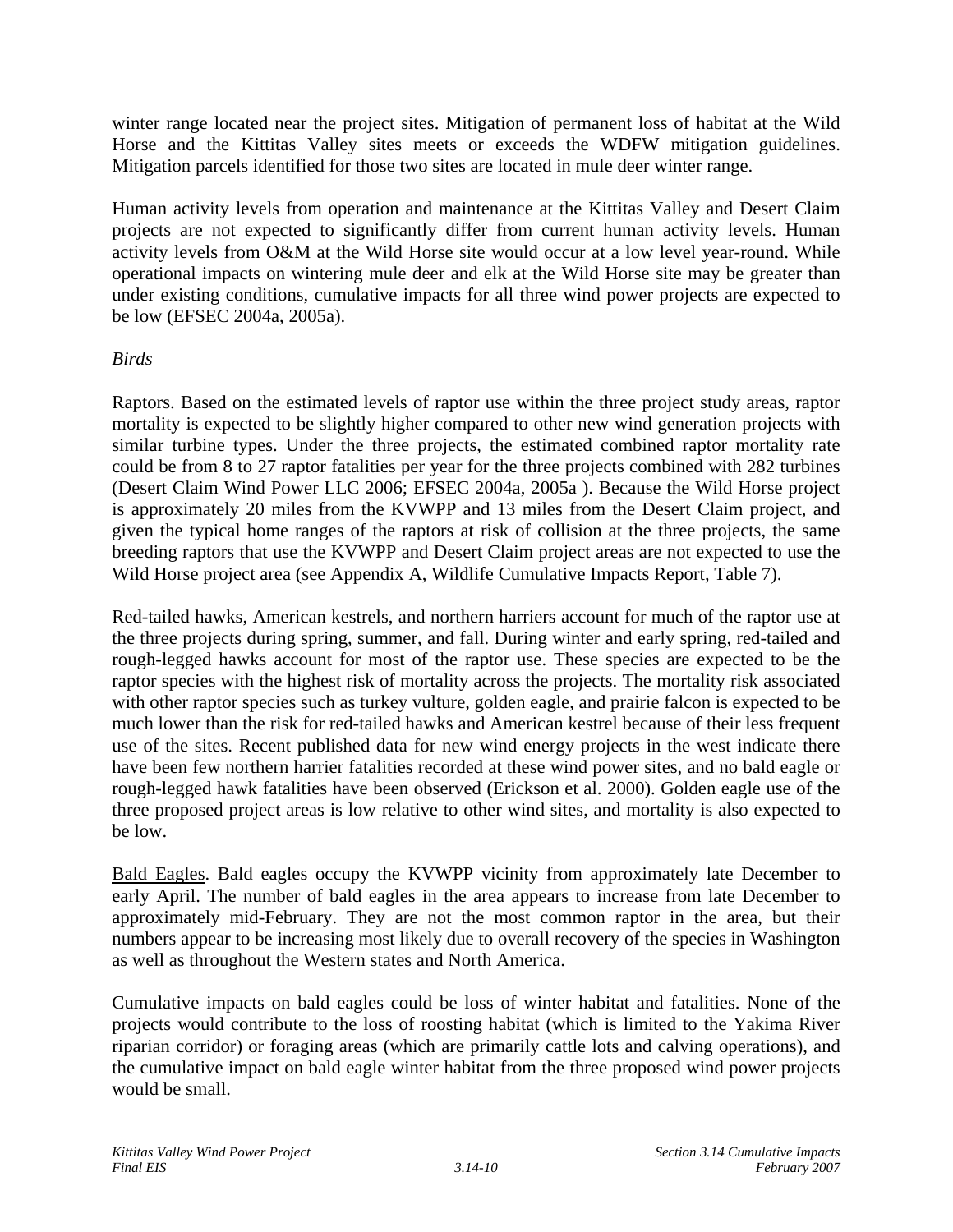To date, no bald eagle fatalities have been reported from wind power projects in the United States. This is because the foraging behavior of wintering bald eagles, primarily scavenging, may make them less susceptible to collision with wind turbines because they are presumably less focused on moving prey and more attentive to their surroundings while searching for carrion (dead cows). Based on infrequent use of the proposed project areas by bald eagles, and the lack of reported fatalities at any operating wind power project in the United States, fatalities are expected to be low. Due to nearby roosting and foraging areas at the KVWPP and Desert Claim sites, bald eagles might regularly move through those project areas and thereby increase their exposure. Assuming risk of collision is proportional to bald eagle use of a given site, the overall risk of one bald eagle fatality every two to three years would only be expected to occur at the KVWPP and Desert Claim sites. The Wild Horse project is not expected to contribute to bald eagle impacts because the site does not provide good roosting or foraging opportunities and observed use of the site appeared to be incidental, with no patterns of regular use by bald eagles. The cumulative effect of this low level of mortality on the increasing bald eagle winter population in the Kittitas Valley and the State of Washington would not be measurable.

Passerines. Passerines (bird of the order *Passeriforme*, which includes perching birds and songbirds such as finches, warblers, sparrows, blackbirds, and jays) represent the most abundant avian fatality at other wind projects studied (see Johnson et al. 2002; Young et al. 2003b; Erickson et al. 2000, 2001, 2002). Both migrant and resident passerine fatalities have been observed. Given that passerines make up the vast majority of the avian observations at the three project sites, it is expected that passerines would make up the largest proportion of fatalities for the three projects combined. Passerine species most common to the project sites would likely be most at risk, including European starling, American robin, horned lark, cliff swallow, American goldfinch, Brewer's blackbird, American pipit, and vesper sparrow. Based on the mortality estimates from other wind projects studied, combined passerine mortality for the three projects would range from 180 to 1000 fatalities per year. This level of mortality is not expected to have any population-level consequences for individual species because of the expected low fatality rates for most species and the high population sizes of the common passerine species such as European starling, American robin, horned lark, American pipit, and Western meadowlark.

A few of the species observed at these project sites have documented declining populations in the Columbia Plateau, including Brewer's blackbird, Brewer's sparrow, horned lark, Loggerhead shrike, western meadowlark, mourning dove, and killdeer. Many of these species are very common and widely distributed (e.g., western meadowlark, horned lark), but nevertheless have shown apparent declines in abundance from the North American breeding bird survey data (Sauer 1999). Of these species, horned lark and western meadowlark appear to have the highest collision risks. Increased risk of mortality for these species may contribute to declines in local populations (EFSEC 2004a; 2005a).

Bats. Bat fatalities are likely to occur at all three Kittitas County wind power projects. Bat research at other wind projects indicates that migratory bat species are at some risk of collision with wind turbines, primarily during the fall migration season. Most bat fatalities observed at wind projects have been tree-dwelling migratory bats, with hoary and silver-haired bats being the most prevalent. Although no specific surveys for bats have been conducted, both hoary bats and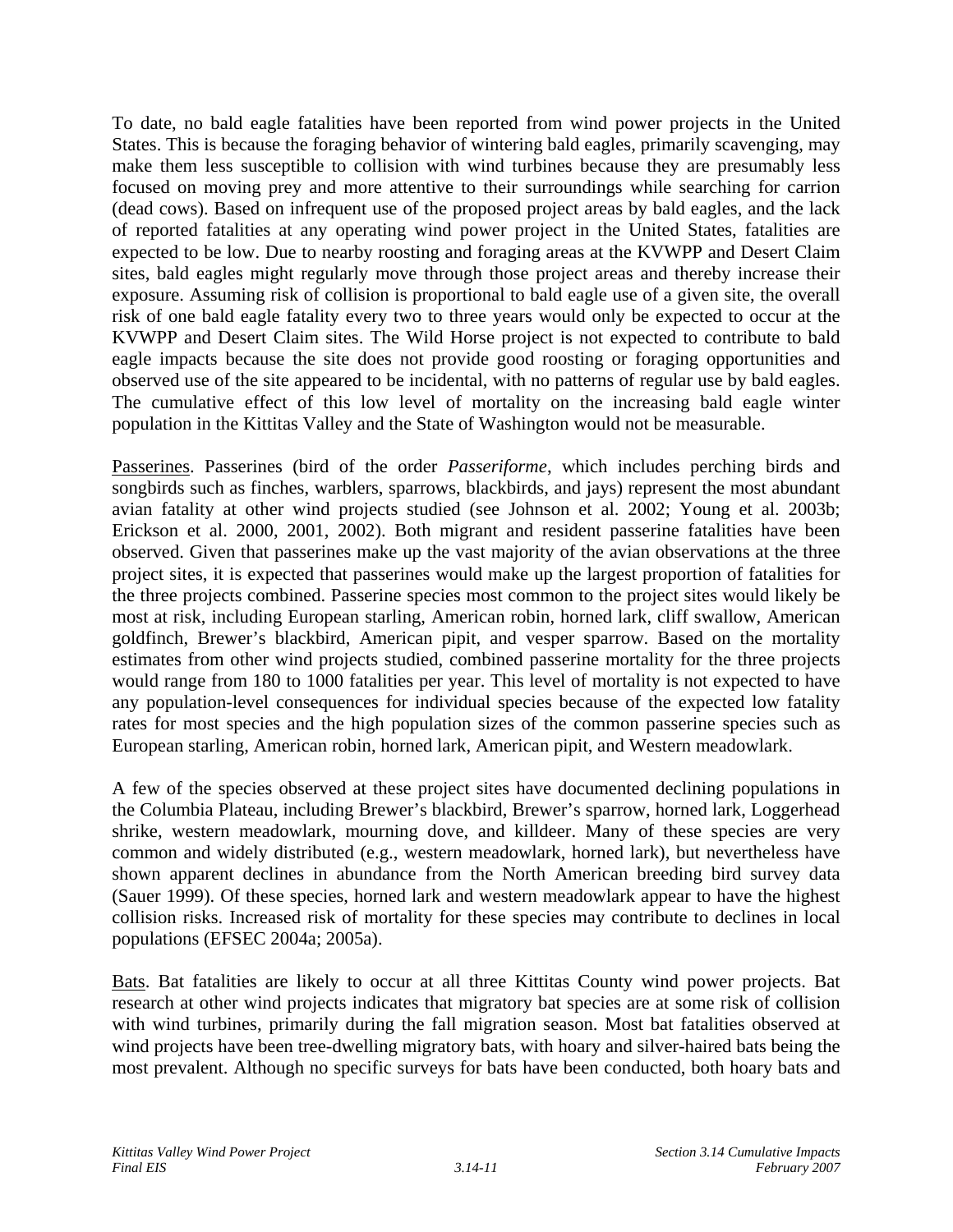silver-haired bats may use the forested habitats near the three project sites and likely migrate though the three project areas.

Using mortality estimates from other wind projects (one to two bat fatalities per turbine per year), total annual bat mortality for all three wind power projects in Kittitas County is expected to range from 282 to 564. The significance of bat mortality from the three projects is hard to predict because there is little information available regarding the size of bat populations. Studies suggest, however, that resident bats do not appear to be significantly affected by wind turbines (Johnson et al. 2003; Gruver 2002) because nearly all mortality is observed during the fall migration period. Therefore, significant adverse impacts on resident bat populations are not expected.

# *Other Wildlife*

Construction of the three wind power projects would reduce foraging and breeding habitat for wildlife such as badger, coyote, pocket gophers, rabbits, mice, and voles. Impacts to reptiles and amphibians would also occur (EFSEC 2004a, 2005a).

### Fisheries

Studies conducted for the KVWPP did not identify any fish-bearing habitat within 0.5 mile of any proposed facility or construction location, and no impacts on fish habitat or fish species associated with construction and operation of the KVWPP are anticipated (see Section 3.2 of this EIS). Similarly, no fish are known to use the Wild Horse project area, and the nearest fish habitat is located along Quilomene Creek approximately 1 mile north of the project. The lower reaches of Whiskey Dick and Skookumchuck creeks also provide habitat for salmonids; these areas are approximately 5 miles downstream from the Wild Horse site. Assuming best management practices are used for erosion and sediment control (as would be required permit conditions for all three projects), the Wild Horse project would not adversely affect fish or fish habitat onsite or in downstream areas (Kittitas County 2004).

Development of the Desert Claim project is not expected to result in disturbance or displacement impacts on streams and riparian zones in the project area. None of the affected streams are known to contain fish communities, and direct impacts on fish resources are expected to be negligible or nonexistent. Similarly, the potential indirect effect of the project on water quality and quantity would be a negligible effect on downstream water resources or the fish habitat they provide (Kittitas County 2004; Desert Claim Wind Power LLC 2006).

Proposed access road construction at the KVWPP site would affect three streams and their associated riparian habitat for a total disturbance of 1,105 square feet. However, potential impacts on the stream channels related to construction are expected to be short term and negligible with proper management (see Section 3.2 of this EIS). At the Desert Claim project site, approximately 10,890 square feet of stream and riparian habitat would be affected by temporary construction activities, with 1,306 square feet permanently affected by project operations. If relocation of facilities to avoid these areas is not feasible, mitigation would be developed to enhance or replace riparian areas (Kittitas County 2004). Direct impacts on streams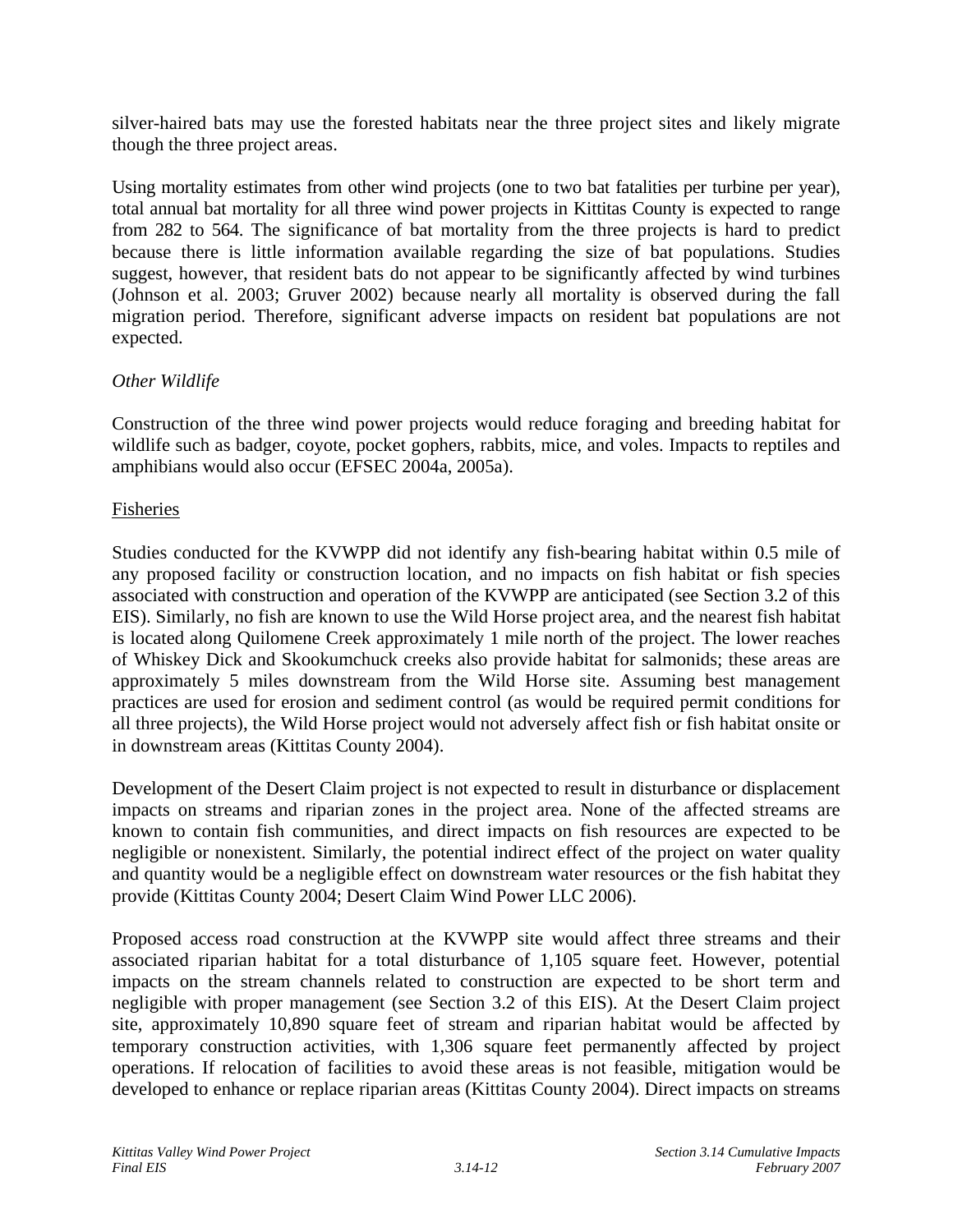and riparian zones at the Wild Horse site due to construction activities are being mitigated as part of the habitat restoration and erosion control plans for the project (EFSEC 2005b).

No cumulative impacts would occur from the Wild Horse or Kittitas Valley projects and the Desert Claim project effects would be minimized through avoidance and mitigation as required by federal and local regulations. Because the effects of the respective projects would be negligible and would not extend to downstream waters, no significant cumulative effect on fishery resources is expected (EFSEC 2004a; 2005a).

Development associated with population growth may result in an incremental reduction in wetlands in the County. The development is scheduled to occur within rural and designated municipal Urban Growth Areas. Development affecting wetland resources would be subject to wetland regulations.

### **Water Resources**

Existing water resource conditions in Kittitas County reflect past activities and current land uses. Significant changes to the natural conditions in the basin have resulted from activities related to agriculture, grazing, and water diversions (EES 2001). Crop production and grazing have modified the existing vegetation in much of the County.

As described in Section 3.2, the water resource impacts of the KVWPP would be localized and temporary, primarily limited to the construction period. The water resource impacts of the Desert Claim and Wild Horse projects would be similar to those described for the KVWPP. All of the projects involve the same types of construction activities and project features, similar areas of ground disturbance, similar restoration and mitigation actions, and similar water demands.

Construction of proposed access roads at the KVWPP site would affect three minor streams and their associated riparian habitat, for a total disturbance of 1,105 square feet. Potential impacts on the affected stream channels related to construction would be short term. For the Desert Claim project, approximately 10,890 square feet of stream and riparian habitat would be affected by temporary construction activities, with approximately 1,306 square feet permanently affected by project operations. In the case of the Wild Horse project, construction included development of gravel quarries and one concrete batch plant within the project area; however, all water for construction was trucked onto the site and stored in tanks. Impacts to water quality were short term and largely minimized through the use of BMPs. The incremental effects of the Wild Horse project has not substantially changed baseline water resource conditions. Overall, the effects of the individual projects on water quantity and quality would be minor and would not result in noticeable changes in downstream areas.

Specific cumulative impacts on water resources from the three wind power projects would depend on the characteristics of common surface water bodies and aquifers to which the three proposed wind power projects are hydrologically linked. Most of the KVWPP area is located within the drainage of Dry Creek, which is an ephemeral stream that joins the Yakima River northwest of Ellensburg, while a portion of the area drains directly to the river. The Desert Claim project area is situated within the drainages of Reecer Creek and several tributaries to Reecer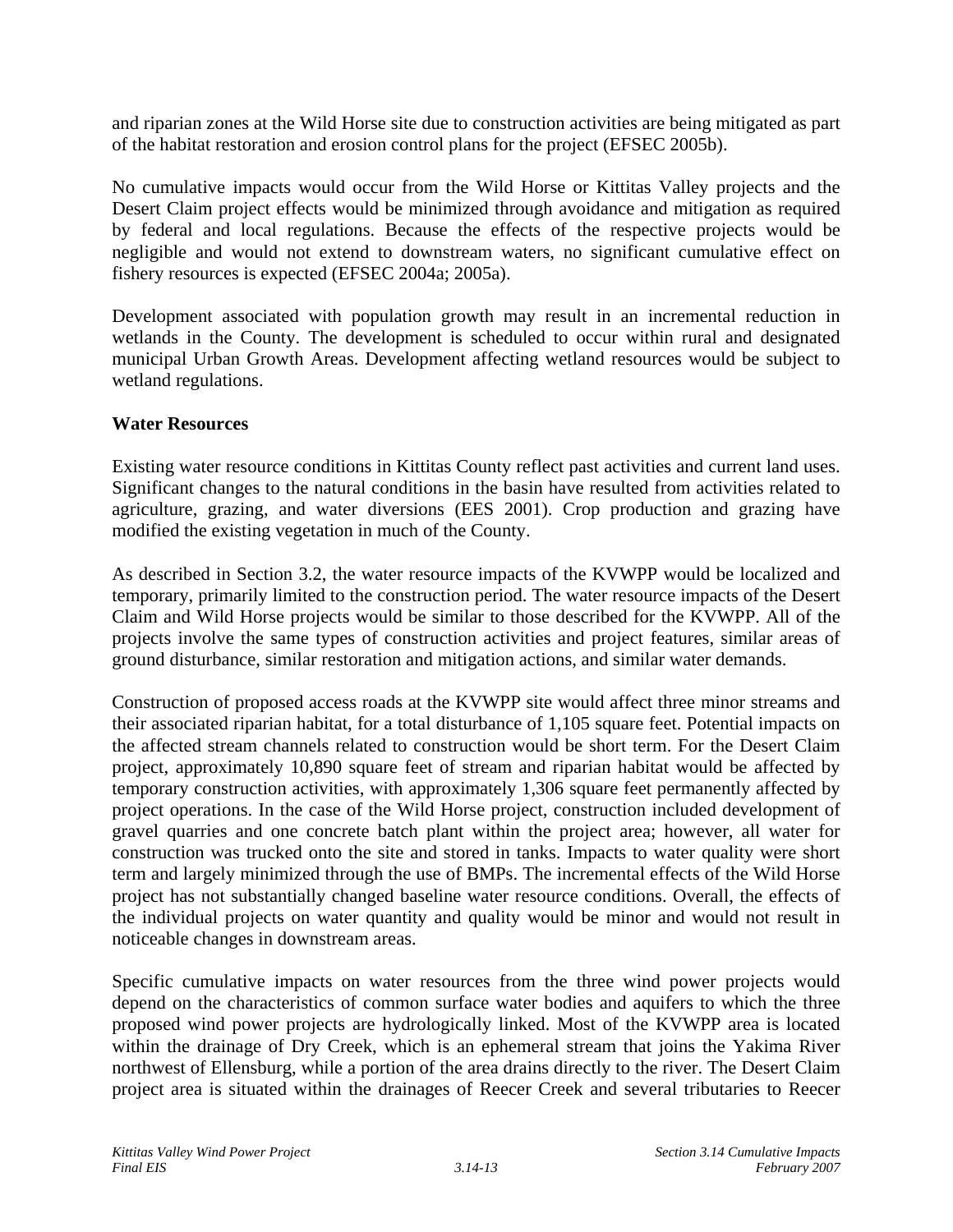Creek, which flows into the Yakima River near its confluence with Dry Creek. Neither of these streams is a major tributary to the Yakima River; Dry Creek is not a perennial stream, while Reecer Creek is perennial but has a documented flow range of 4 to 68 cubic feet per second. Most of the Wild Horse project area is within the drainages of Whiskey Dick and Skookumchuck creeks, which are small streams that drain eastward to the Columbia River. Part of the Wild Horse area drains to Whiskey Dick Creek and subsequently to Parke Creek, which is a minor tributary of the Yakima River that enters the river southeast of Ellensburg.

Because the three projects are sufficiently distant from each other and are located in different tributary watersheds, there would not be a combined effect from multiple projects on the same stream or aquifer. The minor, localized effects of each project would occur within the drainages of minor tributaries to the Yakima River and the Columbia River and at a distance of at least several miles upstream from either river. Therefore, significant cumulative effects on water resources within the Upper Yakima River basin or the northeastern portion of the Kittitas Valley are not expected, even if all three projects were constructed.

Development associated with projected population growth in the County would result in an incremental increase in water demand within urban and rural areas. The projected operational water demand for the three wind projects would have a negligible effect on water quantity conditions for surface water and groundwater resources because the projects would have minimal demands for water consumption (EFSEC 2004a; 2005a).

# **Health and Safety**

The potential for exposure to fuel and non-fuel hazardous substances would increase, particularly during the construction period if construction periods were to overlap. During construction, diesel fuel and gasoline would be used at the proposed project sites to fuel construction equipment and vehicles. In addition, mineral oil would be used to fill pad-mounted transformers at the turbines as well as to fill substation transformers. However, the effects would be localized in the area of the spill, and not likely to result in an adverse cumulative impact.

The cumulative risk of wildfires in central and eastern Kittitas County could increase during both the construction and operational phases of the three wind power projects. The greatest fire risk for each project would occur during the construction period because of the level of activity and number of workers and equipment active at that time. The greatest cumulative fire risk would occur if and when construction schedules for two of the projects overlapped.

While wind energy project construction would introduce additional human activity, machinery, and fuels into the affected environment for each project, it would also result in implementation of fire protection measures and the presence of trained personnel who could respond to fire hazards. In addition, the construction program for each project would include contracted fire protection services from the respective local rural fire district, which would facilitate response to fire incidents (EFSEC 2004a; 2005a). Therefore, it unlikely that the cumulative risk of potential fires associated with construction of the three proposed wind turbine projects would be significant.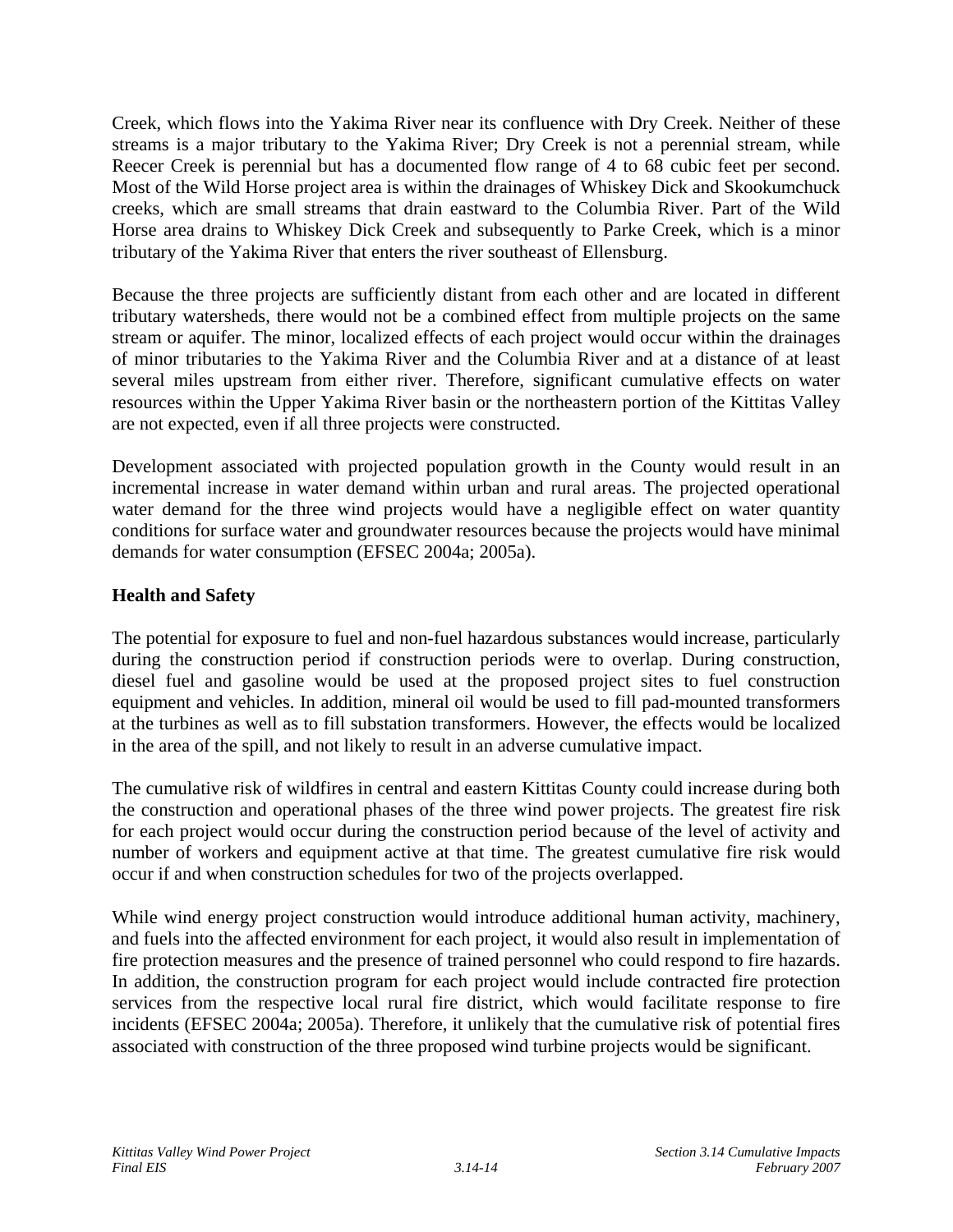Certain fire risks specific to wind energy projects would also exist during the operating period for each project. The presence of turbine towers where now there are none, would likely increase the probability of lighting strikes and, despite the grounding systems that the wind power projects would employ, provide an increased likelihood of fire. The rate, extent, and direction of spread would be governed by the location of the fire, available fuel, temperature, wind speed and direction, presence/absence of fire breaks, and response time and capability of onsite personnel and emergency responders. Project towers would also increase the chance of impact by lowflying aircraft. Such a collision could result in a fire. Appropriate marking and lighting of the towers would lessen the probability of occurrence. However, the probabilities would be proportional to the number of wind power projects and, thus, the number of towers constructed (EFSEC 2004a; 2005a).

Specific measures to counteract or manage fire risks would be implemented during project operation. The wind turbine machinery is designed with fire safety in mind, and the cleared areas and gravel pads around the base of the turbines and other facilities would minimize the spread of fire. The project facilities would be continuously monitored, and the project areas would be regularly patrolled. Access to the project areas would be limited. Furthermore, wind power operations do not preclude water application from the air for fighting fires (Taylor, pers. comm., 2003). Therefore, with implementation of these protective measures, the concurrent operation of the three proposed wind power projects would not likely pose a significant cumulative fire risk.

Potential risks to the health and safety of site personnel from operations and maintenance of the three proposed wind power projects would be minor because they involve relatively small numbers of workers (ranging from 32 to 38 in total at all three sites). Worker exposure to health and safety risks at the Desert Claim and Wild Horse wind power sites would not be greater than those potentially experienced at the KVWPP site. No significant cumulative impacts are anticipated if appropriate site safety procedures are implemented at each project site. The production of wind energy raises several health and safety issues specific to wind turbinesoperations. Site-specific health and safety concerns include the potential for ice to be thrown from rotating blades, blades to disengage and be thrown from the tower, and tower collapse during extreme weather conditions. Potential health and safety impacts from the three projects would be localized in nature, and the combined effects of the three projects would not result in a significant cumulative impact.

While the probability of any specific hazard occurring would be the same for each project (based on similar numbers and sizes of wind turbines), the risk of exposure to those hazards would vary with the level of human activity near each project. In general, the risk of exposure would be greatest (although still low, in probability terms) for turbines that are close to residences or public roads. Some individuals living in the northern portion of the Kittitas Valley might have common travel patterns that would involve trips through or past portions of both the Kittitas Valley and Desert Claim project areas (e.g., along and near Green Canyon Road and Smithson Road). Based on the low probability associated with these hazards and the mitigation measures available to reduce the risks, this situation is not anticipated to involve a significant cumulative increase in health and safety risks. However, these individuals could still experience some increased exposure to ice throw or similar mechanical risks associated with elements of both projects.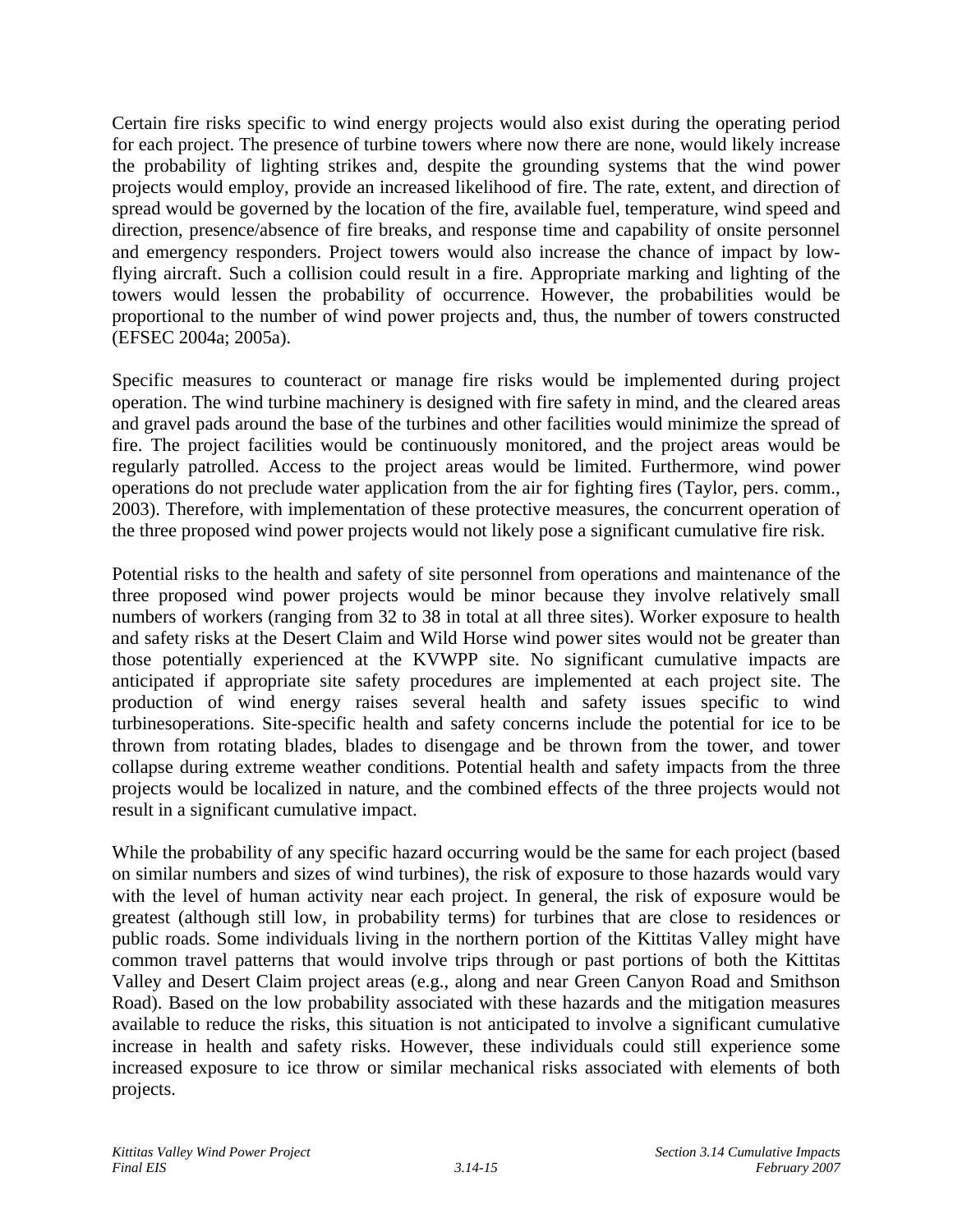Potential shadow-flicker impacts from the three proposed wind power projects would be limited to the immediate vicinity (approximately 2,000 feet) of the wind turbines within each respective project area. There are no occupied residences within this distance of the Wild Horse project, and shadow-flicker impacts from this project would be minimal or nonexistent. Some residences that are close to turbines at the Kittitas Valley or Desert Claim projects would be subject to shadowflicker for varying hours per year. These impacts would be limited to a number of discrete locations that are well separated from each other and would not constitute a cumulative impact from these two proposed projects (Kittitas County 2004). Neighboring properties in the vicinity of existing receptors would also be affected by shadow-flicker from proposed wind power operations.

The electric and magnetic fields associated with the Kittitas Valley, Desert Claim, and/or Wild Horse wind power projects would be less than those produced by electrical facilities already present near the respective project areas and would diminish to background levels at distances where public exposure could occur. Therefore, the wind power facilities would not add to the strength or extent of electric and magnetic field exposure that may already occur, and there would not be cumulative exposure impacts from development of multiple wind energy projects (Kittitas County 2004).

# **Energy and Natural Resources**

When combined with other planned wind projects in the region, construction activity associated with the KVWPP would contribute to local energy and natural resource demands. The combined demands of the three projects for fuel and construction materials would cumulatively contribute to the local and regional demand for, and irreversible expenditures of, nonrenewable resources on a temporary basis. Types of nonrenewable resources include diesel fuel and gasoline to operate construction vehicles and equipment, as well as steel and concrete required to build wind power facilities. The single largest demand would be for sand and gravel resources that might, for the Kittitas Valley and Desert Claim projects, be obtained from sources within the project area. Overall, based on timing considerations and the incremental resource demands associated with the projects, the combined effects of the three projects would not result in a significant cumulative impact on energy and natural resources.

Similarly, development associated with population growth within the County would result in demand for energy and natural resources for the construction of infrastructure, support services, and housing. These impacts would include the use of petroleum products, wood, steel, and sand and gravel.

The three proposed wind power projects would provide a combined nameplate capacity of 344.5 to 442 MW of electricity. Assuming long-term operation of the three projects at a net capacity of 33%, the Kittitas Valley, Desert Claim, and Wild Horse projects would produce approximately 114 to 146 average MW of electricity on a long-term basis. Two proposed hydroelectric projects in Kittitas County (Easton Diversion and Kachess to be developed by Symbiotics LLC), would generate 6.2 additional MW of electricity (Northwest Power Planning Council 2004). The collective energy output from those five projects of 120.2 to 152.2 MW would represent the first electrical generating facilities in Kittitas County. Operation of the three wind and two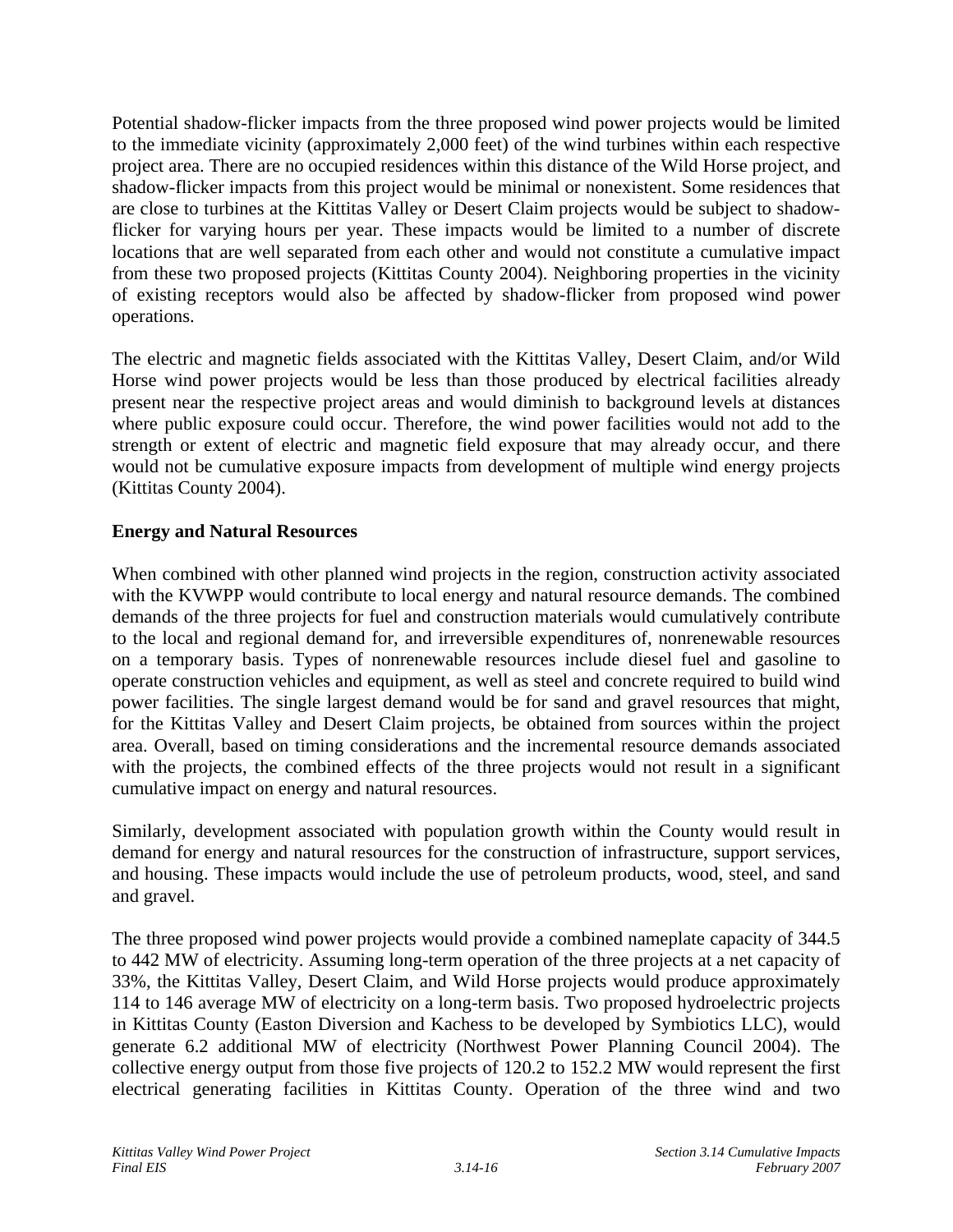hydroelectric projects would also cumulatively add to the capacity, production, and availability of renewable energy sources in Washington State and the greater Pacific Northwest. The projects would provide a sustainable, renewable source of electric power supply to supplement the region's existing hydroelectric, nuclear, and coal- or gas-fired power projects, although it would represent a relatively small addition to the total regional electricity supply (EFSEC 2004a; 2005a).

Utilities receiving the wind energy would be able to diversify their energy resource portfolios and stabilize a portion of their long-term energy supply costs. Power produced by the wind projects would also be responsive to the identified needs of regional utility providers, including Avista, PSE, and Pacific Power.

# **Land Use and Recreation**

# Land Use

The three wind power projects would be located on approximately 19,380 acres used primarily for agricultural activities (grazing and rangeland). Based on the Kittitas Comprehensive Plan (Kittitas County 2000), the zoning designations for the Kittitas Valley and Desert Claim projects are a mixture of Forest and Range and Agriculture-20. The zoning designation for the Wild Horse site is Forest and Range. The area potentially affected by the three projects represents approximately 4% of the Agriculture-20 and Forest and Range zoned land in the County. Some dispersed rural residential uses are located adjacent to the Desert Claim and Kittitas Valley sites (EFSEC 2004a; 2005a).

Development of the KVWPP concurrent with the proposed Desert Claim and Wild Horse wind projects would result in permanent conversion of approximately 350 acres of open space and rangeland uses in central Kittitas County for wind energy production. Existing land uses such as grazing could continue up to the edge of project facilities. In the short term, proposed wind energy facilities would not collectively disrupt or change the underlying land use pattern of this portion of the county. Residential development in the vicinity of the Wild Horse site is less likely to occur than at the Kittitas Valley and Desert Claim sites because of its relatively remote location. It is possible that the Kittitas Valley and Desert Claim proposals could cumulatively discourage residential uses near the projects, thereby reducing pressure to convert agricultural lands to residential uses (EFSEC 2004a; 2005a). While some localized land use conflicts could occur based on the location of specific turbines, these are seen as site-specific and not indicative of conflict with the broader underlying rural land use pattern.

The proposed wind turbines would cause visual impacts and would become the dominant visual features from some view locations (see cumulative visual analysis below).

Individually or collectively, the proposed projects would not likely attract supporting uses or generate spin-off development, and the relatively low number of full-time employees would not create cumulative demand for services or create pressure to change or convert existing land uses (EFSEC 2004a; 2005a).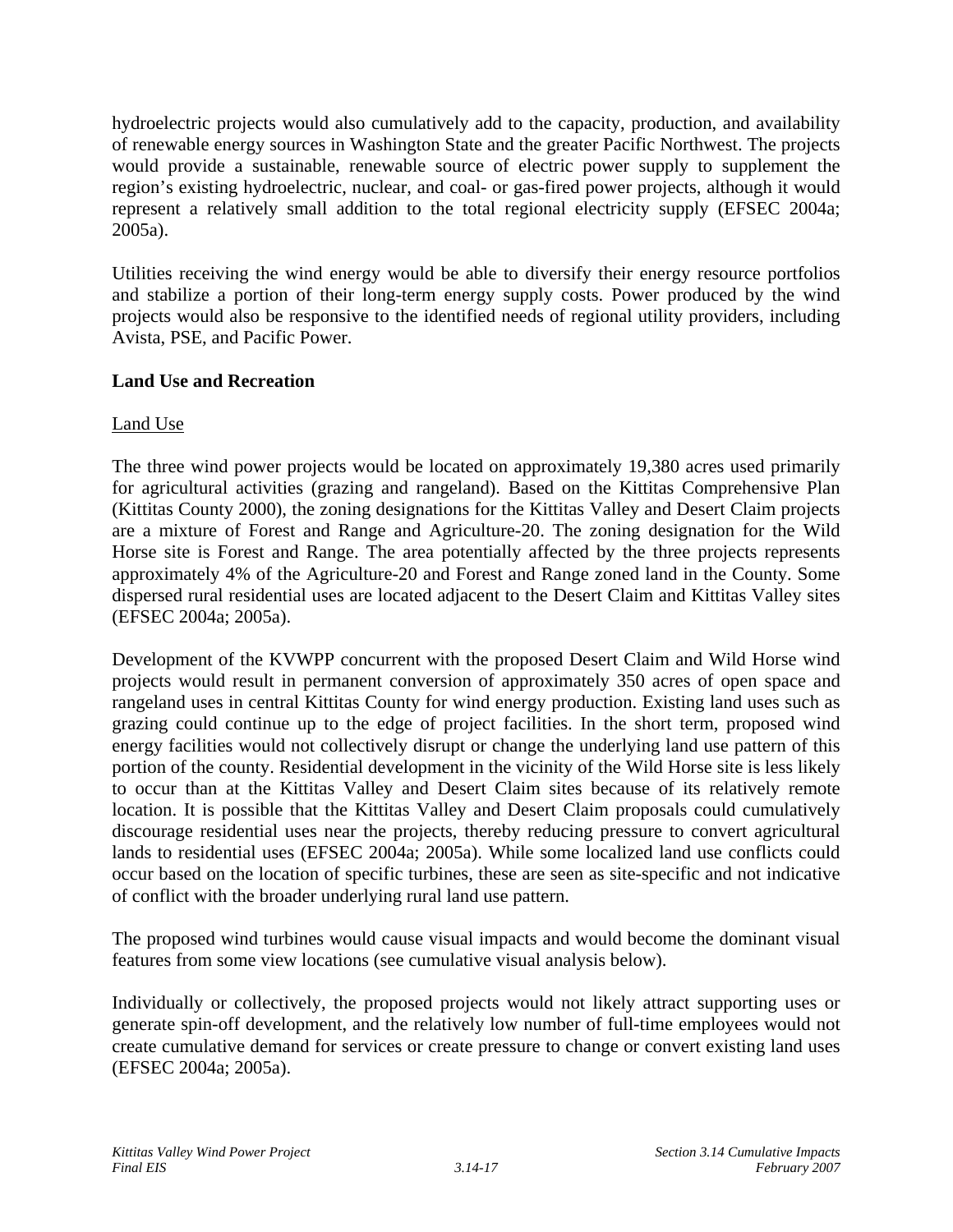### Recreation

Temporary population increases associated with Kittitas Valley, Desert Claim, and Wild Horse wind project construction workers could cumulatively increase demand for and use of local and regional recreation resources during overlapping construction periods. During the peak construction period, the Kittitas Valley project would employ 160 workers, while the Desert Claim project would employ between 60 and 75 workers. If both projects were constructed concurrently, the peak work force would total between 220 and 235 workers.

Increased demand would be most anticipated for offsite regional resources that could provide temporary accommodations for transient construction workers, such as campgrounds. It is possible that access to heavily used recreational resources throughout Kittitas Valley and central and eastern Kittitas County could be limited during peak recreation use months, such as during the summer. The exact nature and extent of cumulative demands for recreational resources would depend upon the timing of the three construction projects. It is anticipated that upon construction completion, the permanent population increase associated with these three wind power projects (between 32 to 38 workers) would not result in substantial cumulative demands for recreation resources.

The proposed wind energy projects would result in the maintenance of existing recreational activities with the project areas. Existing recreational activities within the project areas would, with permission of the landowners, continue to be available on privately owned lands. The Applicant for the KVWPP has agreed that controlled hunting at the project site, including the mitigation parcel, would be allowed, if necessary, to manage big game herds and minimize animal damage. Public access to all project areas, to the extent it currently exists, would be maintained. Some access interruptions or temporary congestion might occur during project construction, particularly in the Desert Claim and KVWPP project areas. The impacts of these three projects, in association with general population growth in the County, would not result in significant cumulative impacts to recreation (EFSEC 2004a; 2005a).

#### **Socioeconomics**

Cumulative impacts on population, housing, and employment must be considered when two or more large projects (wind power generating or otherwise) are proposed in the same general area with similar construction schedules. For example, if built at the same time, the construction workforce for the Kittitas Valley and Desert Claim projects would be drawn from similar local labor pools and create a demand for the same temporary housing.

Cumulative population and housing impacts would likely be limited to a project radius of approximately 75 miles (as a general rule, it is considered unlikely that construction workers would commute more than 75 miles to work). Furthermore, due to the relatively small area of potential effect, and the differing contexts within which the projects would be built, cumulative impacts would need to be evaluated on a project-specific basis.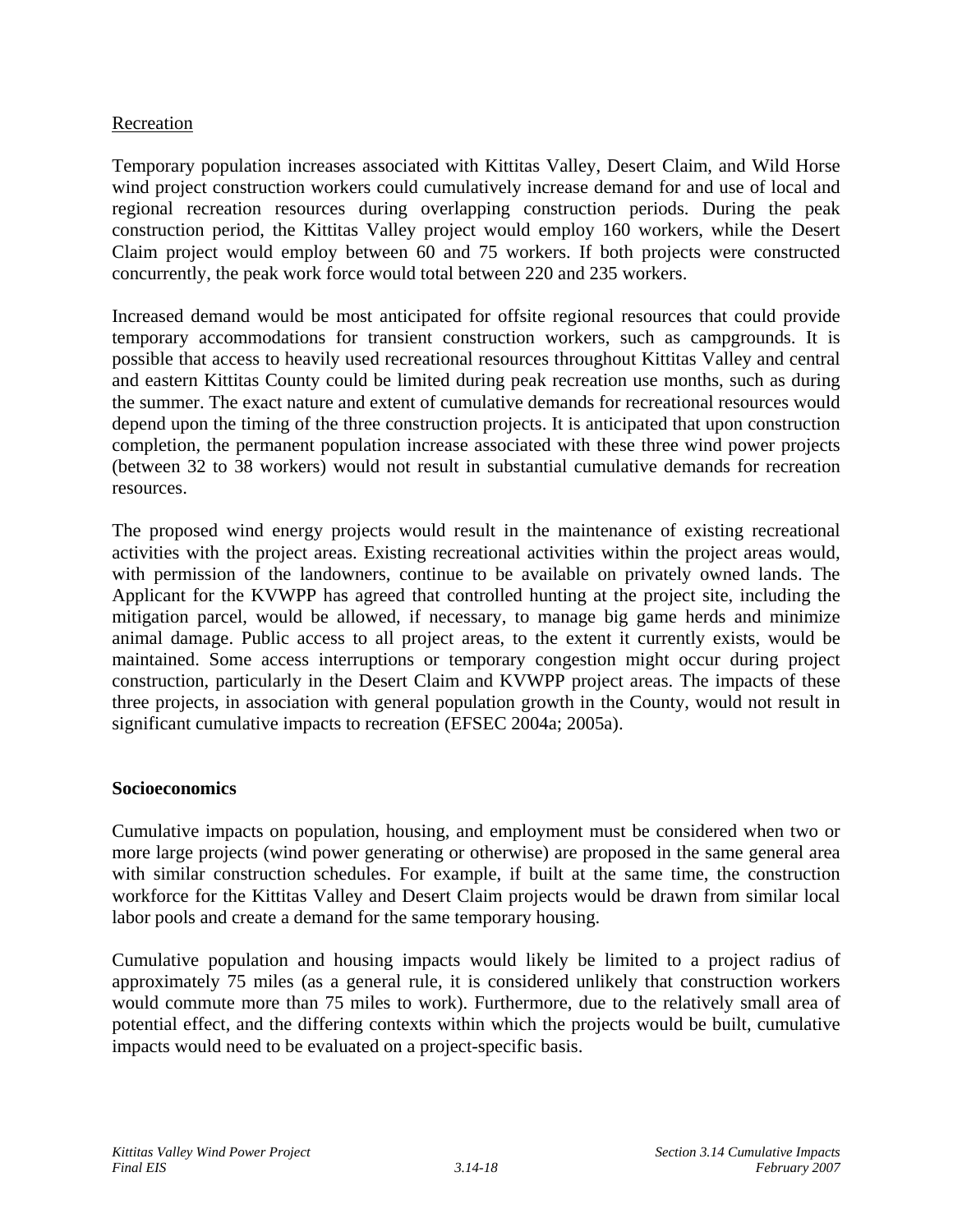The proposed projects could contribute to increases in temporary and permanent job opportunities and populations in the region. During the peak construction period, the Kittitas Valley project would employ 160 workers, while the Desert Claim project would employ between 60 and 75 workers. If both projects were constructed concurrently, the peak work force would total between 220 and 235 workers. These estimates are based on the experience of applicants at other facilities.

The number of construction workers who would reside within or outside Kittitas County cannot be precisely predicted. Using the same assumptions in Section 3.7 of this EIS and based on the Stateline Wind Project in nearby Walla Walla County for purposes of analysis, it is assumed that 30 to 50% of all workers would be local (i.e., already residing within reasonable commuting distance, defined as Kittitas or Yakima counties) and the remainder would come from outside this localized area (e.g., Benton or King counties). If conservatively 30% of wind facility workers are assumed to be local, 154 to 165 non-local workers would be employed during the peak construction period if two projects were constructed concurrently. The actual mix of local and non-local would depend on the availability and residence of construction workers with the particular skills needed for wind facilities, and competition from other concurrent construction projects in the region.

The majority of cumulative population and housing impacts would be temporary and would occur during construction. It is likely that some non-local construction workers would choose to live in housing located in Ellensburg or Yakima, both located within a reasonable commuting distance of the project sites.

The workforce analysis conducted for the KVWPP suggests that there is a sufficient labor supply available to complete both the Kittitas Valley and Desert Claim wind power projects within the same time frame. If the Desert Claim project were also to be constructed simultaneously, the local workforce supply might be strained. The result may be to draw more workers from outside of the project area, thus potentially affecting local population and housing.

Assuming that two projects could be constructed simultaneously, temporary population increases resulting from construction work forces could result in cumulative effects to the local housing supply. Temporary housing would be needed for those workers that would re-locate to the Ellensburg area during construction of these projects. There were more than 1,700 vacant housing units in Kittitas County in 2000 categorized as "seasonal, recreational, or occasional use" units. In addition, more than 40% of the County's total housing stock is rental housing, with a vacancy rate (per 2000 census data) of almost 7%. Several motels/hotels, RV parks, and other transient lodging establishments in the Ellensburg and Cle Elum/Roslyn area could provide temporary lodging for wind power project construction workers. Therefore, it appears that the study area has an adequate supply of temporary housing to accommodate the potential cumulative increase in construction workers from outside the area. Vacancy rates for temporary housing could decrease for a period of a few months, however.

Over their lifetimes, each wind power project is estimated to employ between 10 and 14 full-time workers for operations and maintenance; cumulative operations employment would be between 32 and 38. These estimates are based on the applicants' experience with other projects, which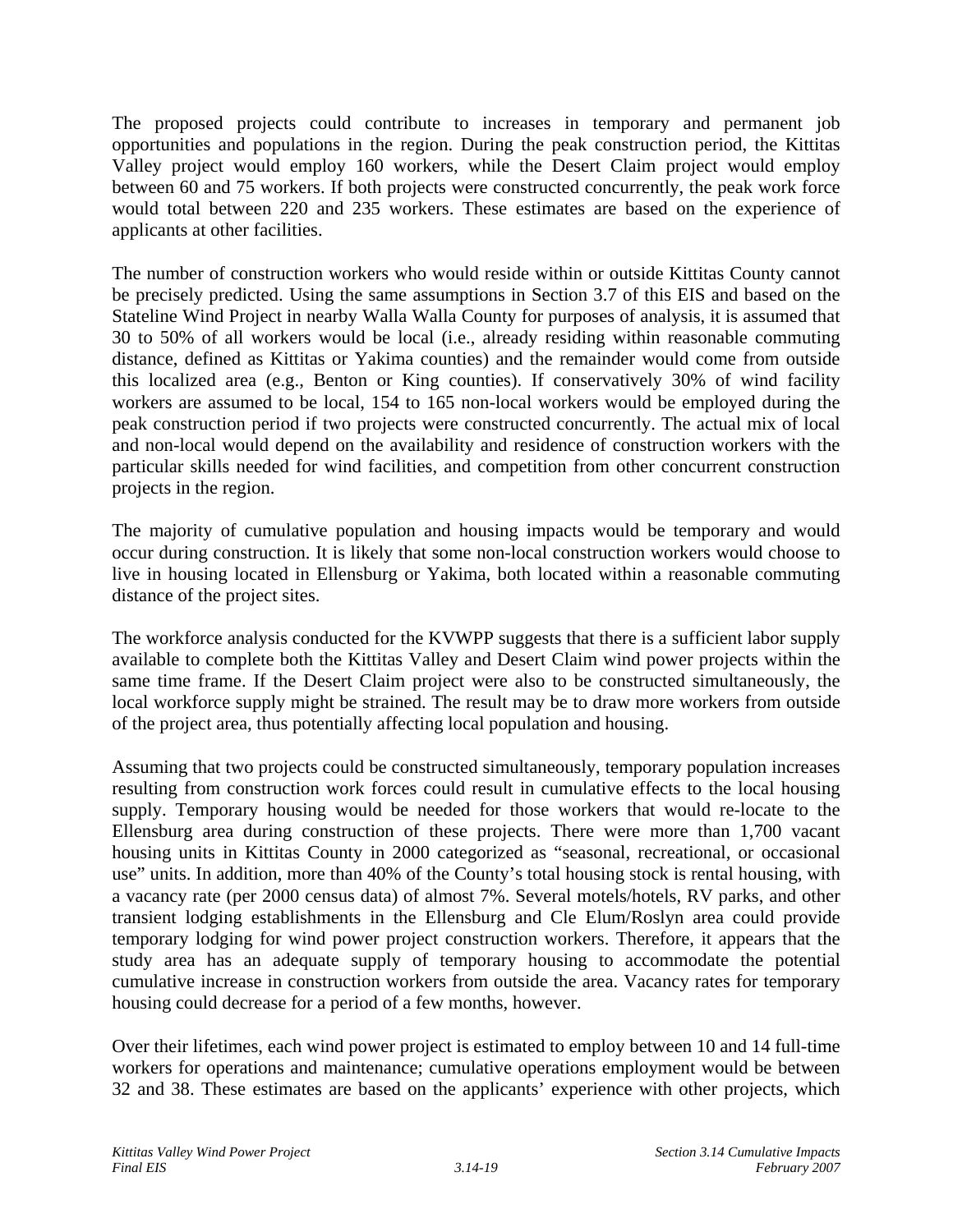suggests that about half of the operations workers could be local residents. However, even if all were assumed to come from outside the area, the cumulative housing impact from a population increase of this size would not be considered significant.

Projected population growth in the County (6,976 additional people by 2020) would increase the demand for housing, infrastructure, and support services. The estimated number of full-time workers for the three projects (32 to 38) would represent less than 1% of the anticipated population growth in the County (EFSEC 2004a; 2005a).

### Employment Income and County Revenues

The three wind power projects would increase retail sales and overall economic activity in the area, as well as employment opportunities for residents of Kittitas County. The three projects would also increase the amount of annual property tax revenue to the County. Estimated direct, indirect, and induced income generated by the three wind power proposals is shown below for the construction and operation phases. These estimates are based on analyses of jobs, income, wages, and similar economic impacts prepared for each proposal and included in the corresponding EISs or application materials (see Section 3.7 of this EIS for a discussion of the methodology used for the KVWPP analysis).

In general, the analyses indicate that the projects cumulatively would generate substantial income for the local economy and residents, almost \$16 million during the construction period and approximately \$5.3 million annually thereafter (see Tables 3.14-2 and 3.14-3). The direct impact figures for the construction phase primarily represent local labor income assumed to be paid to construction workers. The indirect and induced impacts reflect the local income effect from local construction purchases and the re-spending of those dollars within the local economy. The direct impacts for the operations phase (Table 3.14-3) include local labor income to operations employees and annual lease payments to landowners (which have been estimated at \$4,500 per turbine per year).

|  |  |  | Table 3.14-2: Cumulative Income Impacts Generated by Construction Employment in |  |
|--|--|--|---------------------------------------------------------------------------------|--|
|  |  |  | Kittitas County (2002\$) for Kittitas Valley and Desert Claim Projects          |  |

|          | <b>Desert Claim</b> | Kittitas Valley ' | Wild Horse  | <b>Cumulative Total</b> |
|----------|---------------------|-------------------|-------------|-------------------------|
| Direct   | \$3,333,000         | \$5,814,500       | \$4,577,100 | \$13,724,600            |
| Indirect | \$433,000           | \$2,752,800       | \$518,100   | \$3,703,900             |
| Induced  | \$502,000           | \$1,582,800       | \$701,800   | \$2,786,600             |
| Total    | \$4,268,000         | \$10,150,100      | \$5,797,000 | \$20,215,100            |

Sources: ECONorthwest 2002, as amended by Sagebrush Power Partners LLC 2003c; Kittitas County 2004; ECONorthwest 2006.<br><sup>1</sup> Updated for 65 turbines, and lease payments of \$10,371 per turbine per year.

Estimated to be the same as the KVWPP as originally proposed in 2003.

# **Table 3.14-3: Annual Cumulative Income Impacts in Kittitas County during Operations (2002\$) for Kittitas Valley and Desert Claim Projects**

|        | <b>Desert Claim</b> | Kittitas Valley | <b>Wild Horse</b> | <b>Cumulative Total</b> |
|--------|---------------------|-----------------|-------------------|-------------------------|
| Direct | \$1,041,000         | \$3,491,800     | \$1,489,400       | \$6,022,200             |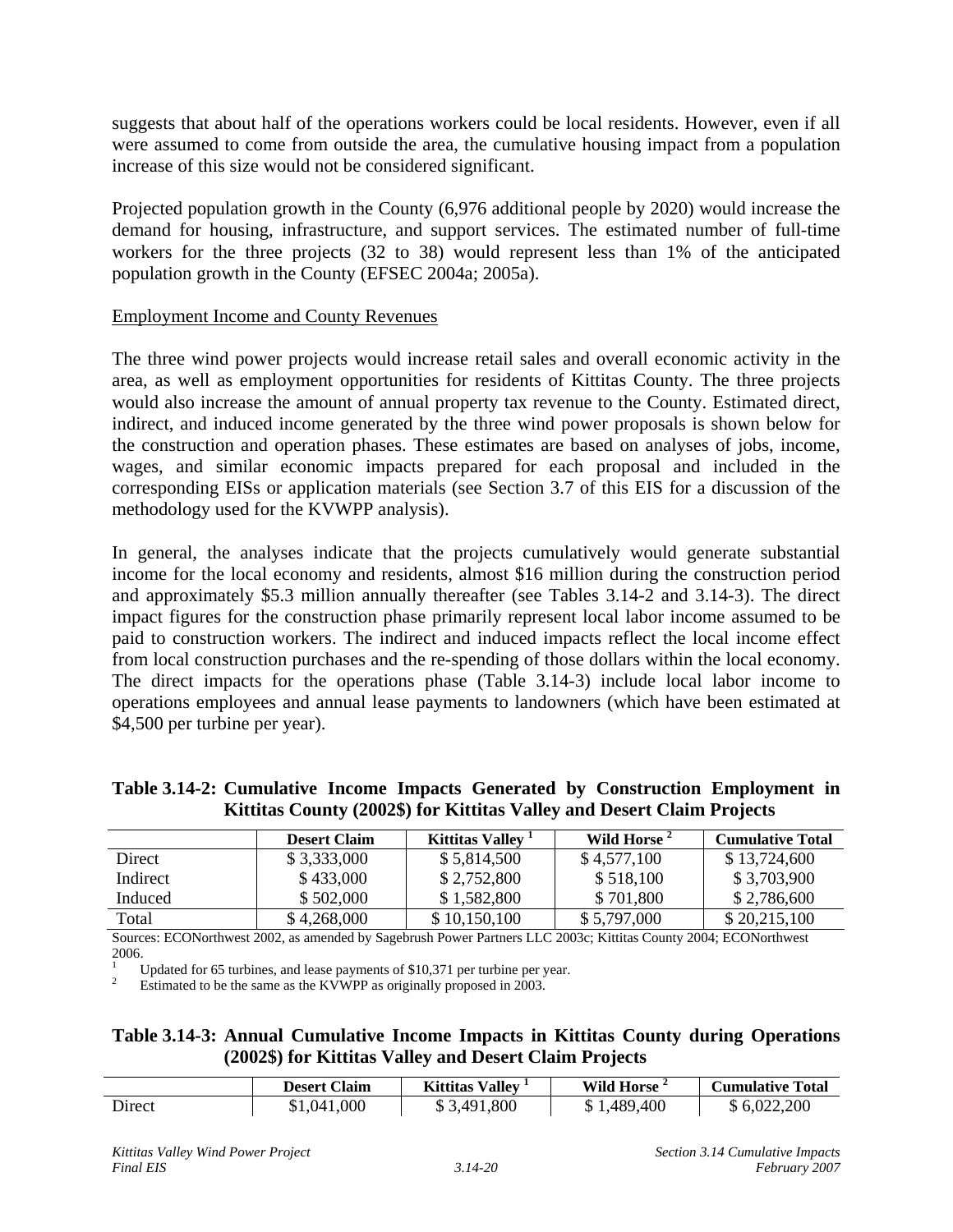#### **Table 3.14-3 Continued**

| Indirect                                                                                                         | \$124,000   | \$22,000    | \$59,400    | \$205,400   |  |  |
|------------------------------------------------------------------------------------------------------------------|-------------|-------------|-------------|-------------|--|--|
| Induced                                                                                                          | \$168,000   | \$526,300   | \$436,700   | \$1,131,000 |  |  |
| Total                                                                                                            | \$1,333,000 | \$4,040,100 | \$1,985,500 | \$7,358,600 |  |  |
| Sources: ECONorthwest 2002, as amended by Sagebrush Power Partners LLC 2003c: Kittitas County 2004: ECONorthwest |             |             |             |             |  |  |

Sources: ECONorthwest 2002, as amended by Sagebrush Power Partners LLC 2003c; Kittitas County 2004; ECONorthwest  $2006.$ 

<sup>1</sup> Updated for 65 turbines.<br><sup>2</sup> Estimated to be the same as the KVWPP as originally proposed in 2003.

It is possible for some large projects to increase the demand for labor sufficiently to place upward pressure on wages in certain sectors of the construction industry. However, it is expected that contractors for the proposed wind power projects would have access to a large construction labor pool from a geographic area that includes Seattle and Yakima. Thus, the effect on construction wages and income would not likely be significant (Taylor, pers. comm., 2003).

The Kittitas Valley, Desert Claim, and Wild Horse proposals have each prepared analyses that estimate the fiscal (i.e., governmental cost and revenue) impacts of the individual project. Each project analysis also considered indirect and induced economic impacts (quantitatively or qualitatively) as well as direct fiscal impacts. Although the studies were performed at different times and/or were organized differently, refined information is now available for some of the proposals. As such, they provide a reasonable overview and estimate of the fiscal effects of each wind power proposal. The reader should consult the respective analyses to obtain greater detail about economic and fiscal issues.

Cumulative fiscal impacts, as summarized here, are considered to be the simple addition of the direct costs and revenues of each project. There is no synergistic effect assumed from multiple projects in terms of direct revenues; such an effect could occur, however, in terms of indirect or induced economic effects (e.g., additional jobs, income, spending, etc.). For purposes of estimating cumulative impacts, the Desert Claim and Wild Horse Wind Power projects were assumed to be approximately the same size  $(+/-120$  turbines), and the value of each turbine is assumed to be assessed at approximately \$765,000. (This value is slightly higher than the value of \$750,000 used in the ECONorthwest report [ECONorthwest 2002, as amended by Sagebrush Power Partners LLC 2003c] that evaluated the KVWPP, which was updated to apply to the three proposed wind power projects.) Updated data presented in Section 3.7 of the Final EIS was used for the KVWPP (ECONorthwest 2006). Therefore, each project would have an initial assessed value of over \$90 million and the combined assessed value for all three projects would be over \$270 million. The combined value of the three projects would represent an increase of more than 10% over the current assessed valuation for all real and personal property in Kittitas County of approximately \$2.5 billion (Kittitas County 2004).

The estimated potential property tax revenues in the first operational year would be more than \$3.8 million, and more than \$1 million for each project. (Revenues for Wild Horse are assumed the same as for the 330-foot turbine scenario for the KVWPP, 121 turbines.) Differences in methodology used among the three projects (in this case, primarily the applied tax levy rate) results in different revenue estimates for projects with similar capital characteristics. The allocation of this potential property tax revenue to various government agencies/funds and special districts is shown in Table 3.14-4.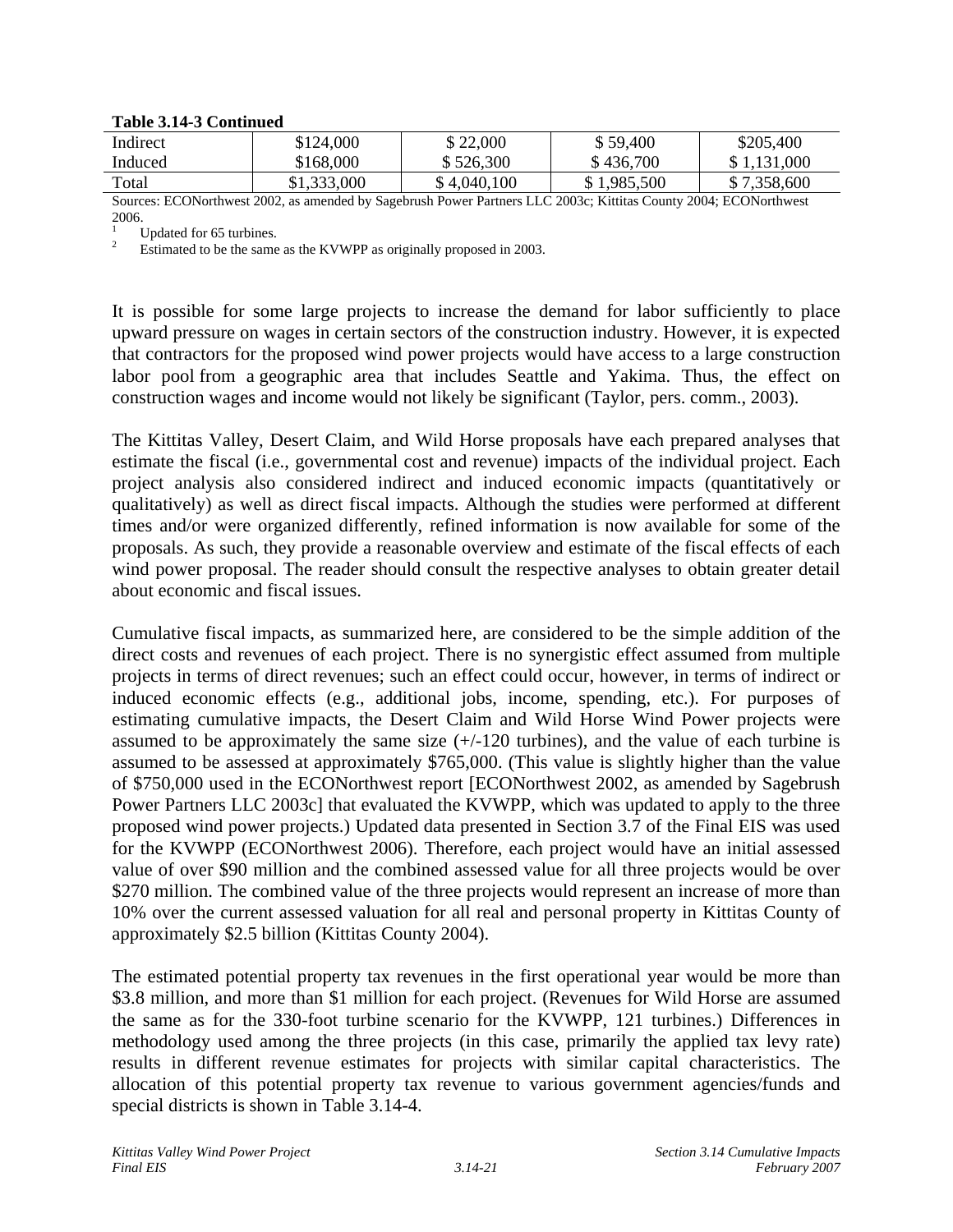Because the value of the turbines would depreciate over time, property tax revenues would also decline over their 30-year lifetime.

A depreciation schedule for the three projects has not yet been determined, so the assessed value and potential revenue in future years cannot be identified precisely. A potential depreciation schedule is identified in the Desert Claim Final EIS; this schedule assumes a straight-line depreciation over 30 years with a salvage value of 10% for each turbine. Under such a taxing scheme, tax revenues would decrease as the turbines aged and depreciated in value. Similar ratios could be applied to the value and property tax revenues of the Kittitas Valley and Wild Horse projects (Kittitas County 2004).

The three proposals could also generate some costs for public services (e.g., fire protection, law enforcement, road maintenance) that might not be covered by mitigation requirements. To the extent that this occurred, it would reduce the fiscal benefits that would otherwise be associated with the projects. These potential service costs have not been quantified but are estimated to be minor, both individually and cumulatively. Expected cumulative revenues are projected to be significantly higher than estimated costs for the projects and would result in a substantial benefit (a surplus of revenues relative to costs) for the affected local jurisdictions (Kittitas County 2004).

|                                | <b>Desert Claim</b> | <b>Kittitas Valley</b> | <b>Wild Horse</b> | <b>Cumulative</b><br><b>Total</b> |
|--------------------------------|---------------------|------------------------|-------------------|-----------------------------------|
| <b>Local Schools</b>           | \$375,700           | \$333,880              | \$407,000         | \$1,116,580                       |
| <b>State</b>                   | \$264,800           | \$560,823              | \$376,200         | \$1,201,823                       |
| Road District                  | \$149,700           | \$269,211              | \$135,300         | \$554,211                         |
| <b>Fire Districts</b>          | \$132,700           | \$44,109               | \$80,300          | \$257,109                         |
| <b>County Government</b>       | \$123,100           | \$226,607              | \$168,300         | \$518,007                         |
| Hospital District/Other        | \$40,800            | \$73,694               | \$63,800          | \$178,294                         |
| Local Services <sup>1</sup>    |                     |                        |                   |                                   |
| Local Communities <sup>2</sup> | NA.                 | \$ NA                  | \$112,200         | \$112,200                         |
| Total                          | \$1,086,800         | \$1,508,324            | \$1,343,100       | \$3,938,224                       |

**Table 3.14-4: Cumulative Potential Property Tax Revenues in Kittitas County with Wind Projects (First Operational Year)**

Source: Kittitas County 2004; ECONorthwest 2006.

Notes: Numbers rounded; NA = not available; revenue estimates based on assessed valuation calculated for each project and multiplied by levy rate of 1.18 for Desert Claim and 1.35 for Kittitas Valley and Wild Horse.

<sup>1</sup> "Other local services" included for Kittitas Valley and Wild Horse, not for Desert Claim.<br><sup>2</sup> This category of revenue was not estimated for Desert Claim and KVWPP.

#### **Cultural Resources**

The proposed project, in conjunction with other proposed or planned projects, including the Desert Claim and Wild Horse wind power projects, would result in ground disturbance that could potentially impact identified and unidentified prehistoric and/or historic sites, as well as cause impacts on traditional cultural properties. Cultural resource surveys have been conducted at each of the project sites. Direct and indirect impacts to cultural resources within the three project areas would occur within the context of comparable impacts from past and ongoing land uses in the vicinity. Agricultural activities, irrigation development, construction of roads and power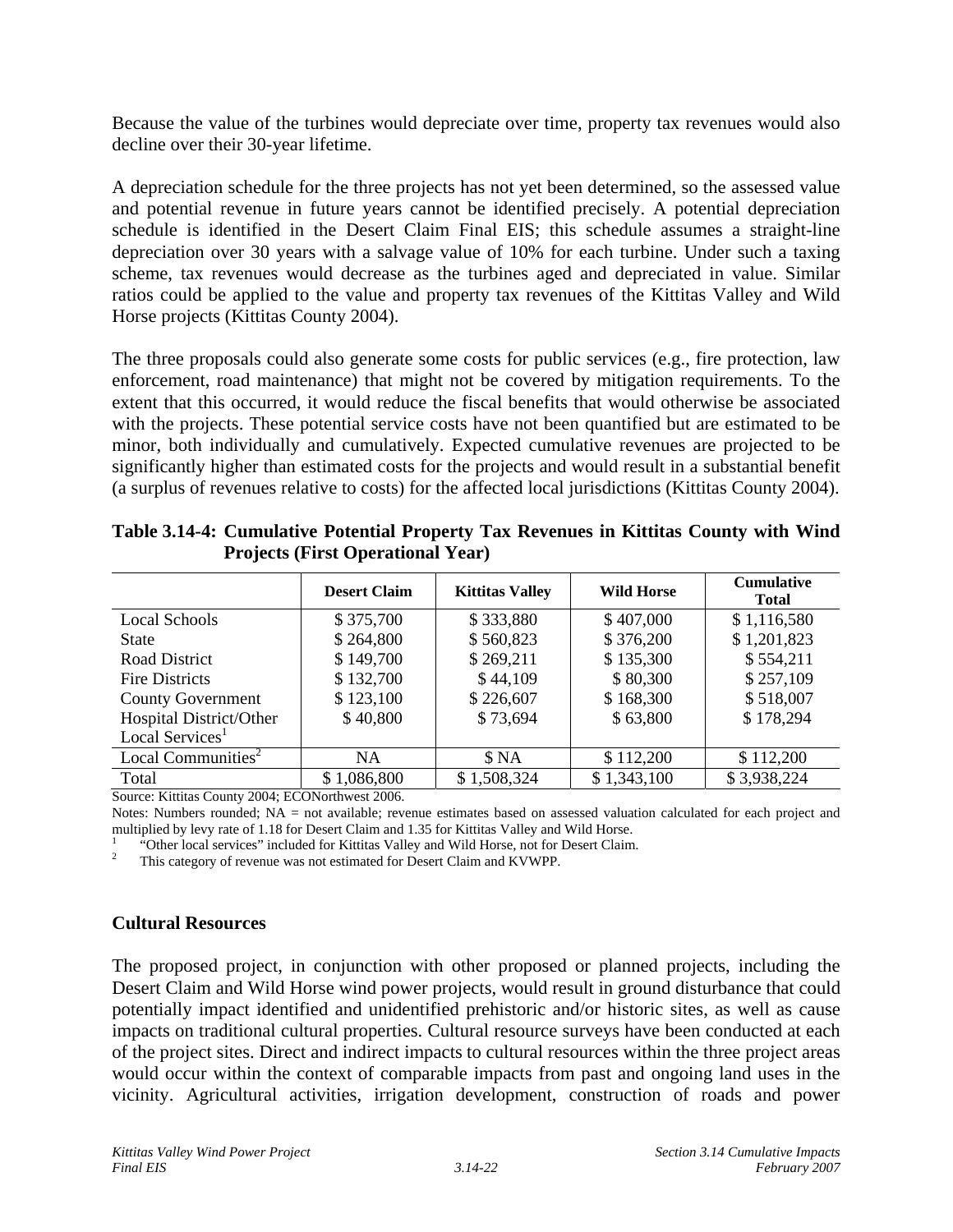transmission lines, and rural residential development have disturbed or destroyed cultural resources that existed in the project vicinity at one time, and have altered the historic setting for the resources that remain (EFSEC 2004a; 2005a). A summary of known resources identified in the wind projects cumulative study area is summarized below.

As identified in Section 3.8 of this EIS, two previously unrecorded archaeological sites (lithic scatters) were documented for the KVWPP. Cultural sites in or near the Wild Horse project area include six previously recorded archaeological and historical sites and three previously unrecorded archaeological sites (Trautman, pers. comm., 2003). Subsequently, five additional previously unrecorded archaeological sites (rock features) were documented at the Wild Horse project, as well as one historical property (EFSEC 2004a; 2005a). None of these cultural sites would likely be disturbed by proposed construction, although visible evidence of project facilities would indirectly affect the setting for three of the sites (Kittitas County 2004).

The density of cultural resources in the Desert Claim project area appears to be considerably greater than in the Kittitas Valley and Wild Horse areas. The Desert Claim Final EIS reports the results of previously performed filed surveys for the Desert Claim project (field surveys for areas not previously discussed in the Desert Claim Final EIS have not been completed as of the writing of this document. The field surveys identified 13 previously unrecorded prehistoric sites and 18 previously unrecorded historic sites (as well as 1 recorded historical site), along with more numerous prehistoric and historic isolates. Potential direct and indirect impacts on those cultural resources could generally be avoided or reduced through final turbine "micro-siting" and other mitigation measures. Therefore, the combined effects of the three proposed wind power projects on cultural resources appear to be the possible disturbance of a small number of sites and the alteration of the visual setting for up to 35 to 40 cultural sites (Kittitas County 2004).

During consultations between EFSEC and the Yakama Nation regarding the KVWPP, tribal representatives expressed concern about the cumulative effect wind power projects could have on lands used by the tribe. Concerns raised on past wind projects include how wind power developments may affect the cultural and spiritual practices of the Yakama People, particularly projects located on sacred lands that could affect sacred foods and medicines (County of Benton and Bonneville 2003). The Yakama Nation submitted a comment letter to EFSEC on the Kittitas Valley Draft EIS (see Tribal Letter 1 in Volume 2) raising concerns regarding potential impacts on several resources including cultural resources, bird migration, lithosol degradation, and riparian zones. Efforts to bring together wind power facility applicants, state and federal government agencies, and tribal representatives to discuss these and other issues of concern are ongoing. The Confederated Tribes of the Colville Reservation (CCT) expressed potential concerns about Traditional Cultural Properties for the Wild Horse project (CCT 2004).

While impacts from these and other projects in the county could result in a net cumulative loss of cultural resource values in the region, implementation of mitigation programs in each individual project should help to limit project-specific impacts, therefore reducing overall cumulative impacts on cultural resources.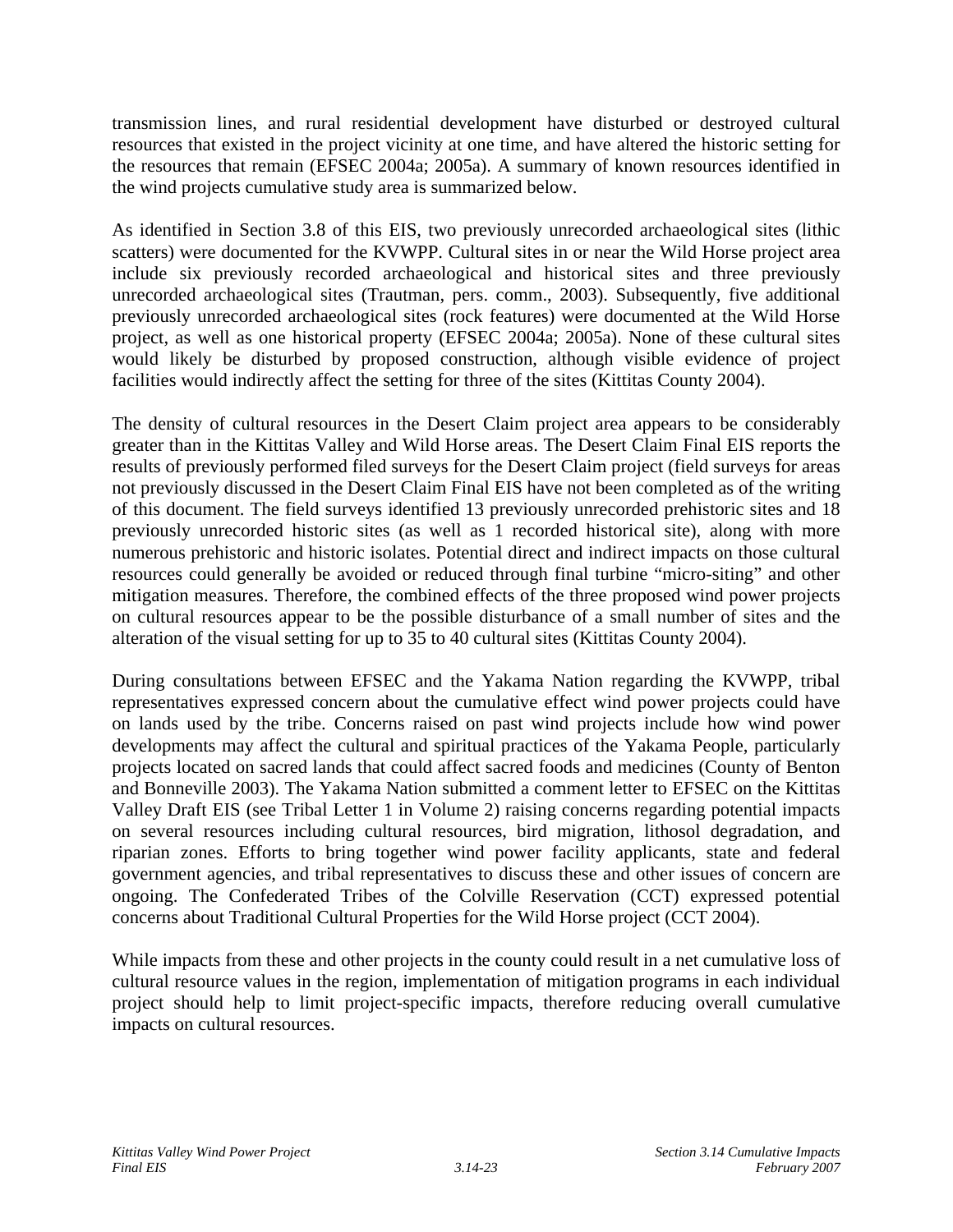#### **Visual Resources**

Figure 3.14-1 shows the locations of the proposed Kittitas Valley, Desert Claim, and Wild Horse wind power projects around the Kittitas Valley. As this map indicates, the Kittitas Valley and Desert Claim projects are relatively close to each other (within approximately 1 miles at the closest point), while the Wild Horse Project is 14 miles from the Desert Claim project and 21 miles from the KVWPP.

In addressing the potential cumulative visual impacts of multiple wind power projects, it is most important to consider the Desert Claim and Kittitas Valley projects together because of their proximity. Should both the Kittitas Valley and Desert Claim projects be built, the visual consequences would include approximately 155 wind turbines on the valley floor and adjacent slopes in the north-central portion of the Kittitas Basin.

The Kittitas Valley and Desert Claim projects were examined to identify the extent to which there are viewpoints from which both projects could be seen in foreground to middle ground views. Because of topographic conditions, there are no areas where the Kittitas Valley project could be seen in the foreground and the Desert Claim project in the middle ground or background. However, there are a number of locations where the Desert Claim project could be seen in the foreground to middle ground and the Kittitas Valley project could be seen in the middle ground to background.

Figure 3.14-2 shows the locations of two viewpoints selected to simulate the cumulative visual impacts of the Kittitas Valley and Desert Claim wind power projects. These two viewpoints are representative examples of the combined effects of both projects on views from these areas.

Viewpoint 1 is located on Reecer Creek Road at a point slightly west of the Kittitas County Fire District Station No. 2. (Figure 3.14-3 illustrates the existing view from Viewpoint 1 on Reecer Creek Road, looking northwest.) Simulated views of the Kittitas Valley project, Desert Claim project, and combined (cumulative) scenario with both projects are shown in Figures 3.14-4, 3.14-5, and 3.14-6, respectively. These simulations conservatively illustrate the impact of the KVWPP and Desert Claim projects as originally submitted to EFSEC and Kittitas County in 2003-2004, i.e. with a total of 240 turbines. All views are shown from Viewpoint 1 on Reecer Creek Road looking northwest. The Kittitas Valley project would be seen in the middle ground to background zones, whereas the Desert Claim project would be much more prominent, seen in the near middle ground zone. The addition of the Kittitas Valley project in the middle ground to background zones of the view with the Desert Claim project in the near middle ground would not substantially increase the effect that the Desert Claim project alone would have on the visual character and quality of the view.

Viewpoint 2 is located just outside of the National Forest boundary where the view expands sufficiently to allow substantial portions of both the Kittitas Valley and Desert Claim projects. (Figure 3.14-7 shows the existing view from outside the Wenatchee National Forest, looking south.) Figure 3.14-8 is a simulation from this viewpoint that illustrates what the Kittitas Valley would look like with development of both projects. The view in this figure is also looking south from outside the Wenatchee National Forest. These simulations conservatively illustrate the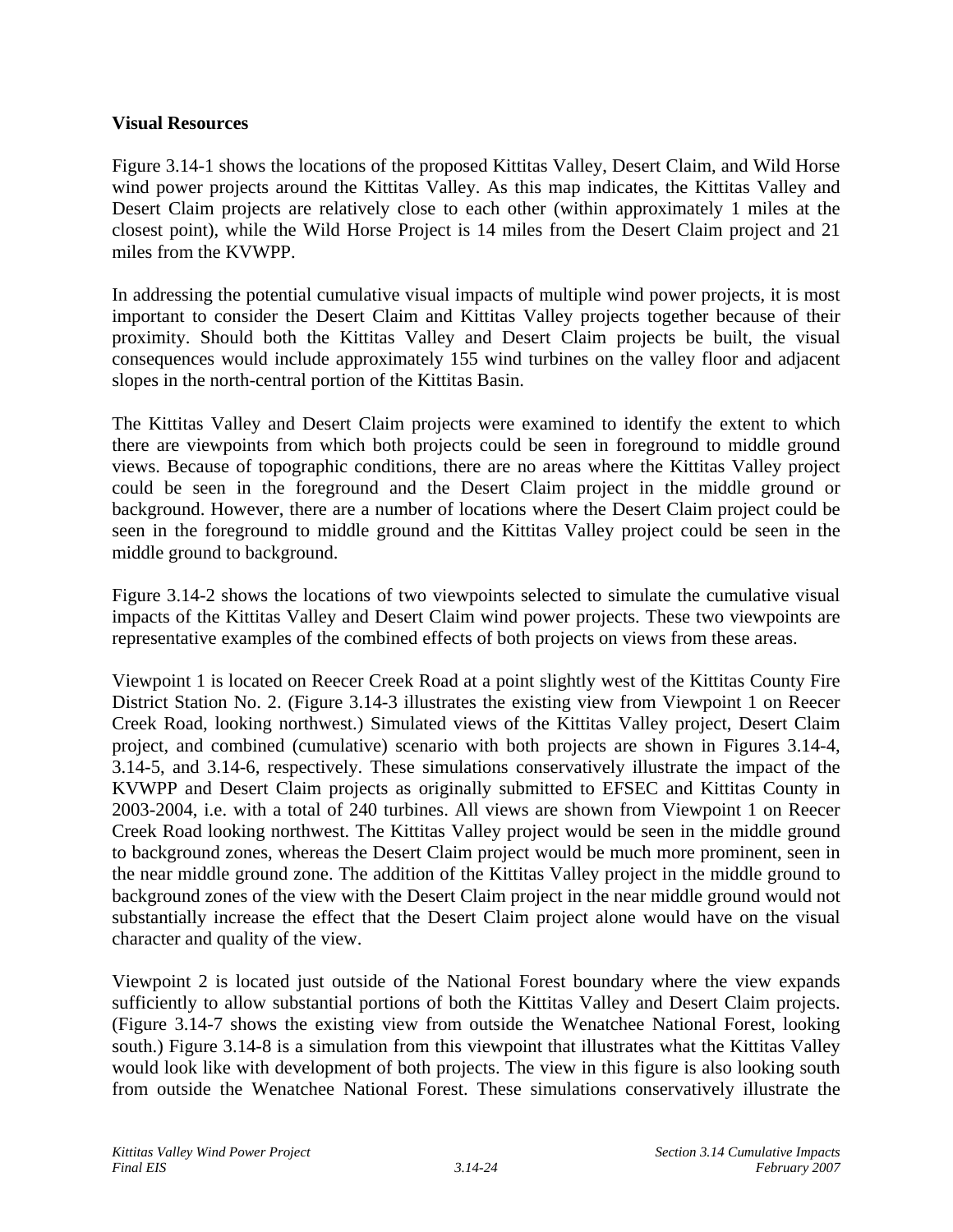impact of the KVWPP and Desert Claim projects as originally submitted to EFSEC and Kittitas County in 2003-2004, i.e. with a total of 240 turbines. Both projects would be located in the background zone of this view, but would substantially alter the existing visual character and quality of the Kittitas Valley from this viewpoint.

Because the Wild Horse project is located so far from the other two projects and in an entirely different portion of the landscape, it has limited potential to be seen in the same view as the other two projects. There may be some locations near the Kittitas Valley and Desert Claim wind power project sites from which there is an unobstructed line of sight toward Whiskey Dick Mountain and the Wild Horse project site. However, because of the large distances involved (21 miles from the Kittitas Valley project and 14 miles from the Desert Claim project), the Wild Horse turbines would be barely (if at all) detectable and would have essentially no effect on the view.

There may also be some viewpoints in or near the valley from which all three projects would be visible. One example is a segment of I-90 as it enters the Kittitas Basin near the Elk Heights interchange. The eastbound view in this instance includes the northern margin of the valley (with large portions of both the Kittitas Valley and Desert Claim project areas) and Whiskey Dick Mountain in the distant background. In this case, the Kittitas Valley and Desert Claim turbines would be 2 to 10 miles away, while the Wild Horse project would be so far away as to be an insignificant background feature (Kittitas County 2004).

The preceding discussion addresses the potential for cumulative visual impacts from specific viewpoints or localized areas. The overall effect of multiple wind energy projects on the regional landscape and the experience of viewers when considered over time and at multiple locations is also a consideration. For example, drivers passing through Kittitas County on I-90 would likely notice a major wind development (the Wild Horse project) for a time in the stretch of highway east of the Columbia River and again in the eastern end of the Kittitas Valley (primarily around the community of Kittitas), and could subsequently view a more extensive area of wind turbines to the north and west of Ellensburg (the Desert Claim and Kittitas Valley projects). Travelers would be likely to recall having seen a collection of wind turbines a few minutes before seeing more wind turbines. This progressive realization could leave the impression with some viewers that wind turbines are plentiful in Kittitas Valley.

This type of impression would also occur for residents of and frequent visitors to the local area. While residents of Ellensburg, for example, might not see turbines from one or more of the wind projects on a daily basis, they would likely experience repetitive views of wind turbines through their local travels over a period of weeks, months, or years. Consequently, some local residents and frequent visitors might perceive a substantial change to the overall character of the Kittitas Valley landscape, and such a response would be more likely with the development of multiple wind projects (Kittitas County 2004).

The development of the three proposed wind power projects would also cumulatively contribute to increased nighttime lighting in the Kittitas Valley. At present, the proposed wind power project sites and surrounding areas are relatively dark at night. Proposed flashing red lights required by the FAA on the tops of a certain number of turbine towers would be most noticeable in the areas within a mile of each project. These lights are likely to have an adverse cumulative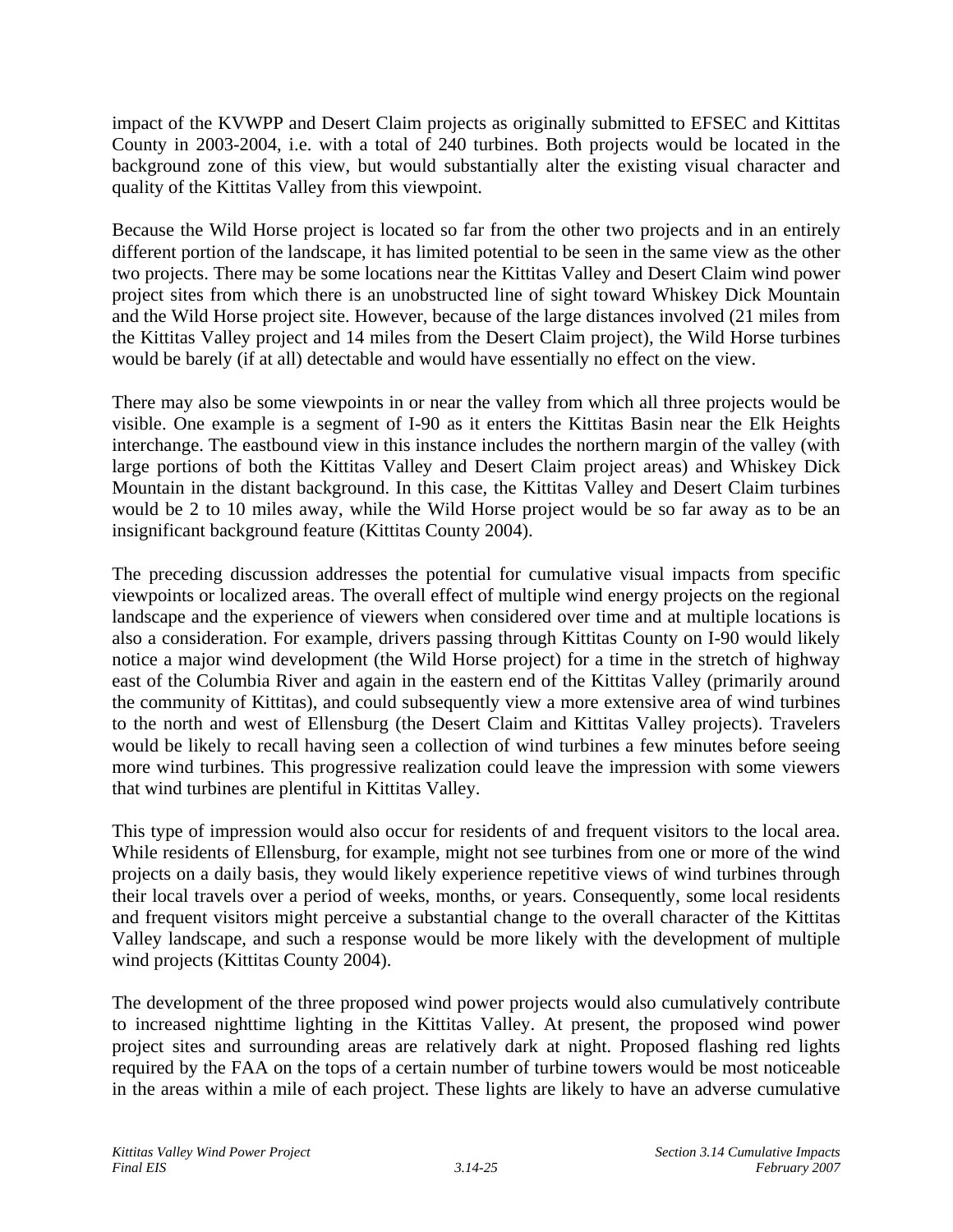effect on views from residential properties near the Kittitas Valley and Desert Claim project areas.

Development associated with population growth within the County would result in both localized and landscape-scale changes in visual resources. These changes would result from the changes in land use with the construction of infrastructure, support services, and housing to support the population increases (EFSEC 2004a; 2005a).

### **Transportation**

If two or more large projects were constructed on similar or the same schedules, such as the Kittitas Valley and Desert Claim projects, commuting construction workers and construction supply and material deliveries could contribute to added congestion on the same local roads and highways. For example, the Kittitas Valley and Desert Claim sites are less than 5 miles apart by surface road, increasing the likelihood that construction workers and delivery trucks at both sites could use common routes.

Planned transportation improvement projects could also reduce capacity on local roads, making the burden of additional commuter traffic difficult to absorb. Some temporary cumulative impacts on the local road and highway network would result from the combined construction activities. Only one additional transportation project is planned by the South Central Region of the Washington Department of Transportation – replacing the centerline rumble strip on US 97 from State Route 10 to US Highway 2, during the period of April through June 2007. Kittitas County does not have any road work planned in the KVWPP/Desert Claim area in the near future (Potter 2006).

The Applicant for the Kittitas Valley and Wild Horse wind power projects prepared a cumulative traffic impact analysis of construction traffic from the two projects, which was reviewed by the EIS consultant and is summarized below. It is followed by a discussion of the possible added construction traffic effects of the Desert Claim project. This analysis is presented in the context of the potential simultaneous construction of both the KVWPP and Desert Claim projects, as the Wild Horse Project construction will be substantially finished in December 2006.

#### Kittitas Valley and Wild Horse Wind Power Projects

The primary route used to transport equipment to the KVWPP site begins in the City of Seattle and continues east on I-90 to US 97 (Exit 106) in Ellensburg. In the vicinity of the project, I-90 is classified as a rural-interstate, according to the WSDOT road classification system. The segment of I-90 immediately west of Exit 106 carries an ADT volume (in both directions) of 22,000 vehicles, with an estimated 21% trucks (WSDOT 2001).

There are two transporter routes for the Wild Horse project. Both routes also begin in the City of Seattle and continue east on I-90. These routes overlap with the entire I-90 segment of the KVWPP transporter route and continue on to the towns of Kittitas (Exit 115) and Vantage (Exit 136).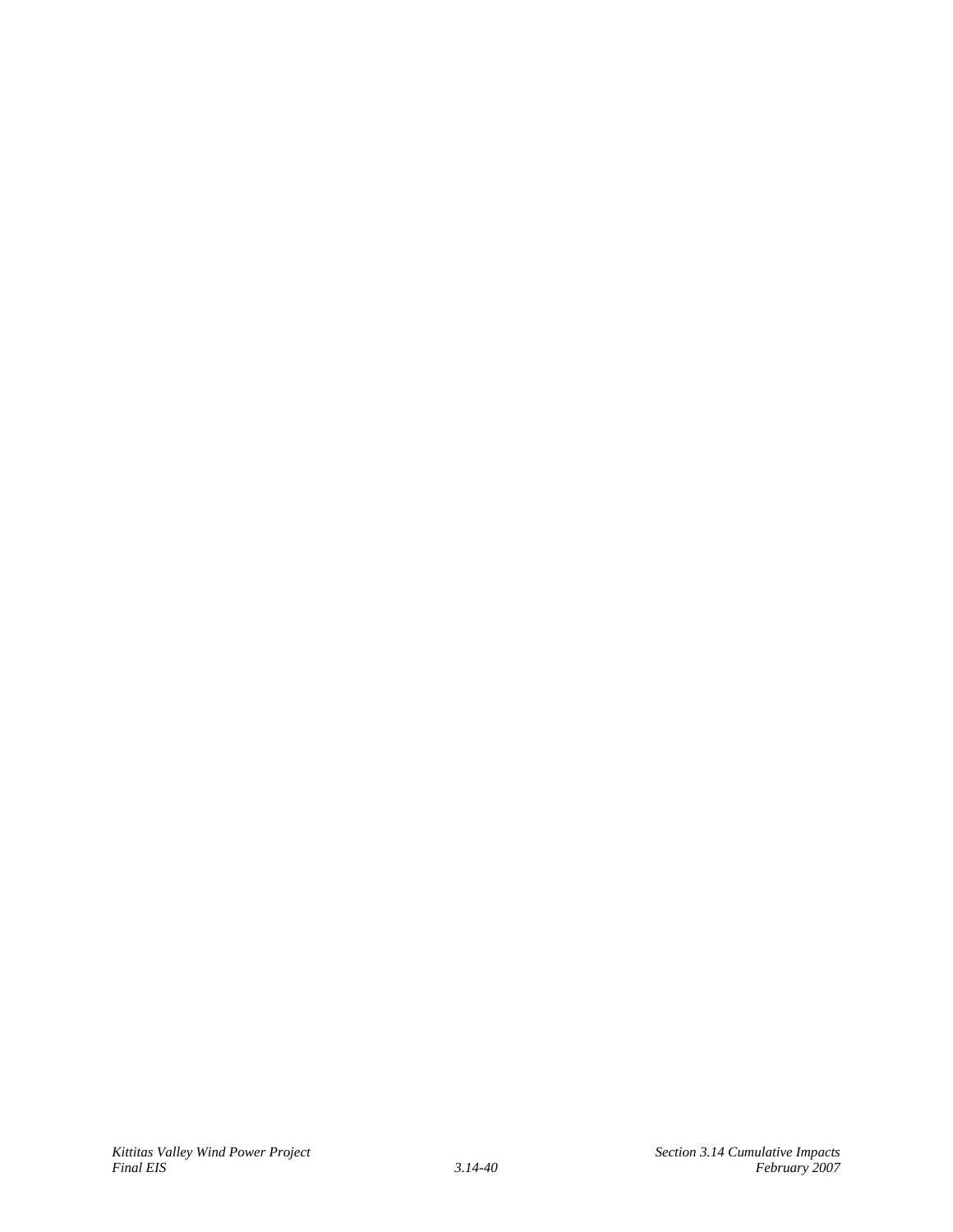In the event that construction occurs simultaneously for the KVWPP and Wild Horse projects, the segment of I-90 immediately west of Exit 106 may temporarily carry construction traffic for both projects. This is the only roadway that may potentially be affected by combined construction traffic.

To analyze the combined effects, base year (2001) traffic volumes on this I-90 segment were forecast to the year 2004 (the presumed year of project construction) using a 2% growth factor. This 2% growth factor is based on historical ADT levels and background growth in the Cle Elum and Ellensburg area due to large nearby capital projects. The growth on this roadway is considered reasonable because of the area's rural nature. This growth resulted in a background 2004 ADT of 23,320 vehicles (Table 3.14-5). Peak-hour traffic volumes in one direction were estimated at 1,210 vehicles for 2001 and 1,283 vehicles for 2004, based a standard 10% peakhour factor and a 55% directional factor to the respective ADT levels for two-direction traffic in each year.

Methodology from the Highway Capacity Manual (HCM) (Transportation Research Board 2000) is typically used to determine the LOS for a roadway. LOS A represents free flowing conditions (the equivalent of 11 or fewer passenger cars per lane mile for a freeway), while LOS F represents extremely congested conditions (more than 45 passenger cars per lane mile). Applying the HCM methodology for a freeway to the baseline conditions for the segment of I-90 west of Exit 106 indicates this roadway segment would function at LOS A under the baseline condition in both 2001 and 2004.

The estimated construction traffic volumes for the KVWPP and Wild Horse projects were then added to the 2004 background traffic volumes to achieve a combined peak-hour directional volume. As a worst case, the KVWPP is estimated to generate 149 heavy construction trips and 20 light duty delivery truck trips traveling on I-90, for 169 peak-hour trips (330-foot turbine scenario). The Wild Horse project is estimated to have 143 heavy construction trips and 15 light duty delivery truck trips for a total of 158 peak-hour trips traveling on Transporter Route 1. Transporter Route 2 of the Wild Horse project is estimated to carry six heavy construction trips in the peak hour.

The combined construction traffic for the Kittitas Valley and Wild Horse projects would result in a total maximum peak-hour volume of 1,616 vehicles (Table 3.14-6). The combined volume was then analyzed for LOS. Based on the most current HCM guidance for freeway segments, with the estimated combined baseline and construction traffic volumes during the PM peak hour, this segment of I-90 would continue to operate at LOS B during the construction period. By state standards, the LOS threshold for rural highways is LOS C. Therefore, while the combined construction traffic for the Kittitas Valley and Wild Horse wind power projects could result in a temporary decrease in the LOS on I-90, there would not be a significant impact on traffic operations.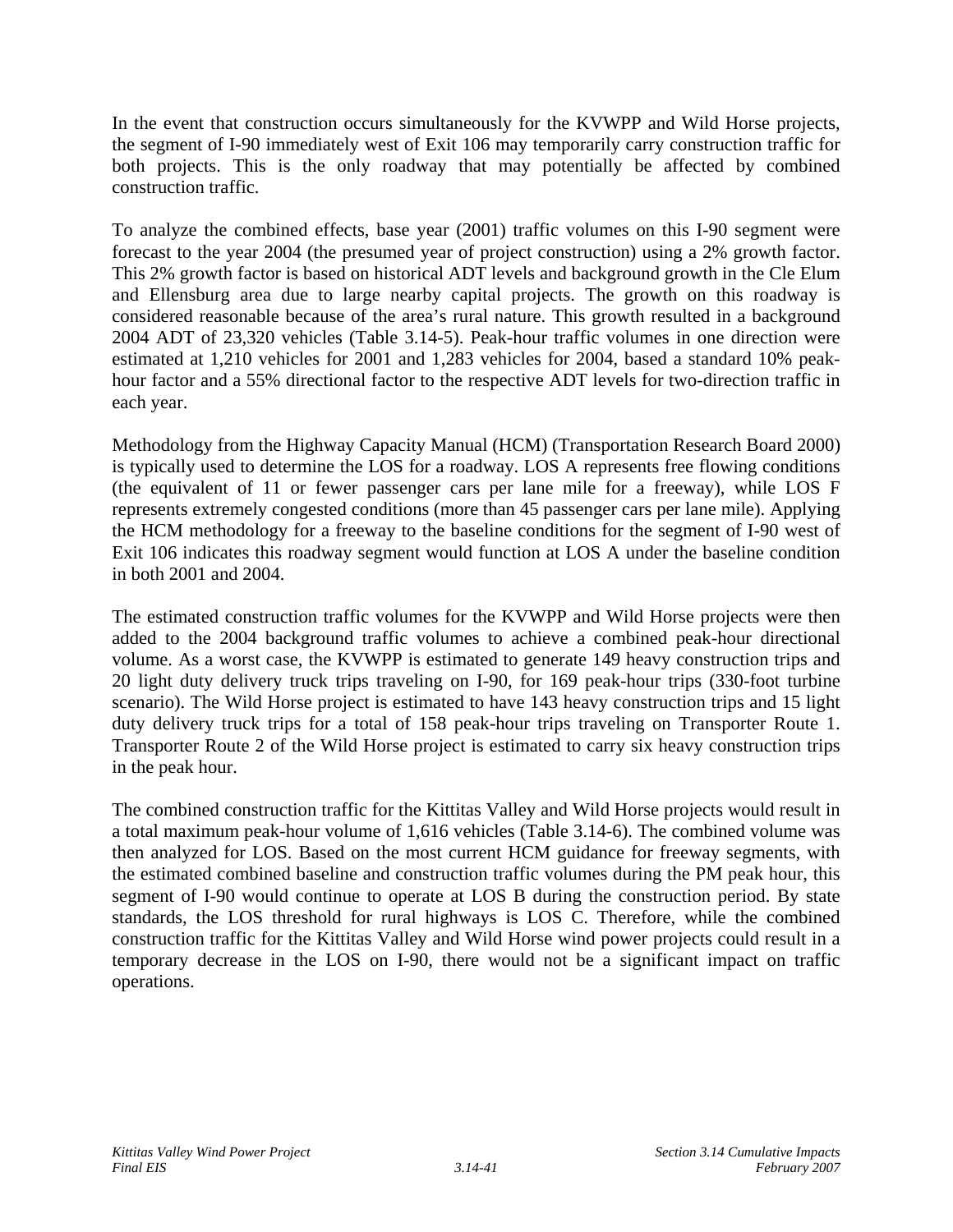| Roadway         |        | Daily  |                                        |     | <b>Estimated Directional Peak Hour</b><br>without Project |     |  |
|-----------------|--------|--------|----------------------------------------|-----|-----------------------------------------------------------|-----|--|
|                 | 2001   | 2004   | 2001                                   | LOS | 2004                                                      | LOS |  |
| I-90            | 22,000 | 23,320 | 1.210                                  | A   | 1,283                                                     |     |  |
| (west of US 97) |        |        | $(10.1 \text{ cars}/\text{lane mile})$ |     | $(10.7 \text{ cars}/\text{lane mile})$                    |     |  |

# **Table 3.14-5: Existing and Future Daily and Peak-Hour Traffic Volumes and LOS without Project**

Sources: Taylor, pers. comm., 2003, as amended by Kittitas County 2004.

### **Table 3.14-6: Total PM Peak Hour and LOS for Combined Construction Impacts on the Roadways from the KVWPP and Wild Horse Project**

| Roadway         | <b>2004 PM</b>    | <b>Kittitas</b><br><b>Valley</b> | <b>Wild Horse</b>                |                                  | Total PM Peak <sup>1</sup>             | LOS |
|-----------------|-------------------|----------------------------------|----------------------------------|----------------------------------|----------------------------------------|-----|
|                 | Peak <sup>1</sup> | <b>Transporter</b><br>Route $11$ | <b>Transporter</b><br>Route $11$ | <b>Transporter</b><br>Route $21$ |                                        |     |
| I-90            | .283              | 169                              | 158                              |                                  | 1.616                                  | В   |
| (west of US 97) |                   |                                  |                                  |                                  | $(13.4 \text{ cars}/\text{lane mile})$ |     |

Sources: Taylor, pers. comm., 2003, as amended by Kittitas County 2004.

Directional volumes

### Desert Claim Wind Power Project

Peak-hour construction trips for the Desert Claim project have not yet been estimated, although total turbine delivery trips and potential concrete delivery trips are identified. Assuming that the volume of construction trips for the Desert Claim project would be similar to the volumes estimated for the Kittitas Valley and Wild Horse projects (based on the similar size of the projects), total peak-hour trips shown in Table 3.14-6 would be increased by approximately 120 to 140 trips. Applying a mid-range factor of 130 trips, the total peak-hour trips in 2004 if all three proposed projects were under construction simultaneously would be close to 1,750. This corresponds to an equivalent of 14.7 passenger cars per lane mile, an operating condition that is still within the numerical range for LOS B. Therefore, the added effect of the potential Desert Claim construction traffic would not result in a significant cumulative impact on the operating condition for I-90 during the construction period (Kittitas County 2004).

Aside from the increased traffic on I-90, there would be relatively little combined construction traffic effects on other roadways because of the geographic separation of the three projects. Cumulative increases in general construction traffic volumes would likely be restricted to roadways in the area around the intersection of I-90 and US 97, and would be associated primarily with the Kittitas Valley and Desert Claim projects. If turbine components or offsite gravel materials were being delivered to multiple projects at the same time, there could be increased delays or additional detours within the area near the Kittitas Valley and Desert Claim projects. Additional vehicle delay could affect segments of US 97 and Smithson Road. The potential for delay could be reduced if the contractors for the different projects coordinated the delivery of turbine components to avoid a situation in which a number of transporters were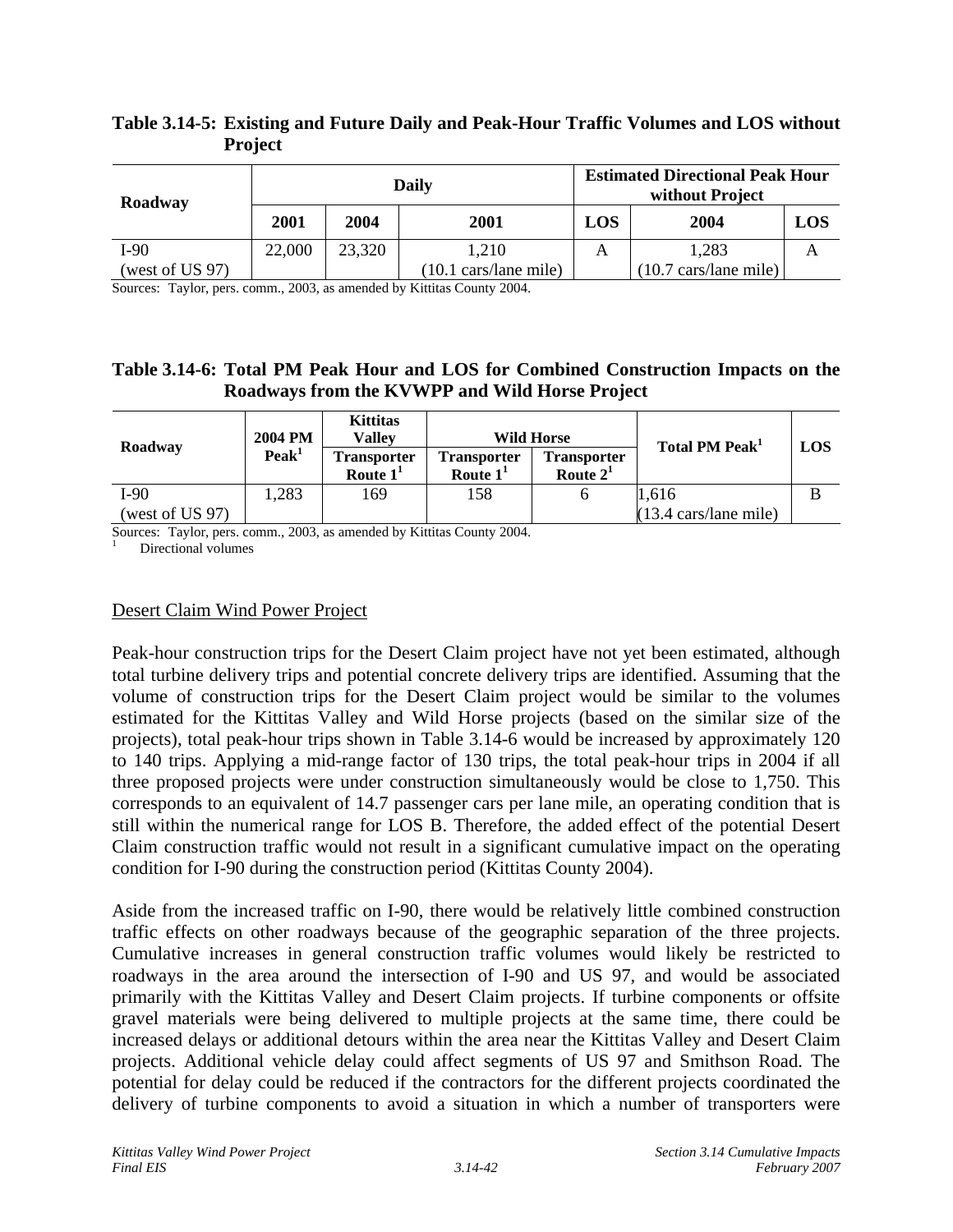traveling at the same time on a given road segment. WSDOT and/or Kittitas County could also place a condition on the required oversize vehicle permits to limit the number of deliveries per day per project (Kittitas County 2004).

### Cumulative Tourist Traffic

Development of multiple wind power projects in the Kittitas Valley area would likely result in a larger total number of tourists visiting these facilities compared to conditions if just one project were built. However, with the geographic separation of the proposed projects, roads adjacent to the KVWPP (for example) would not likely experience substantially more tourist traffic because one or two other projects were developed. In fact, the presence of additional wind power projects could result in spreading tourists over a larger portion of the valley, with fewer tourist visits to a single project than might otherwise be expected. Tourist interest in multiple wind projects would likely result in an increase in the amount of traffic on local roads near the respective project areas. The tourist traffic would likely be localized to the individual areas around the projects and would not likely be cumulative (i.e., it is likely that most tourists interested in wind energy would visit any one of the projects but would not visit two or all three projects).

### Air Traffic

Aircraft operations in the Kittitas Valley are centered at Bowers Field. Airspace over and near the Yakima Training Center near the Wild Horse project is restricted by military operations in that area. Given its location, the proposed Desert Claim project would represent a cumulative addition to natural and constructed features within the Bowers Field airspace. Ten of the proposed turbines would intrude into the protected airspace for Bowers Field. The Kittitas Valley and Wild Horse projects would not present potential conflicts with air traffic operations at Bowers Field or other facilities and there would be no cumulative significant impacts to air transportation resulting from development of those projects (EFSEC 2004a; 2005a).

# **Air Quality**

Construction of the projects would result in construction-related emissions such as fugitive dust from foundation excavation and cable trenching, and vehicle and equipment exhaust. Construction of the KVWPP concurrent with the Desert Claim project would temporarily increase total regional dust loads in the atmosphere. Even with construction-related fugitive dust emission controls, the overall number of truck trips required to haul materials to the different construction sites could be significant. Gravel needed for construction of the Kittitas Valley and Desert Claim projects would likely be transported from offsite sources. If substantial amounts of heavy duty truck trips are required to haul gravel to the Kittitas Valley and Desert Claim project sites, there could be greater exhaust emissions from additional vehicle traffic and greater dust emissions from additional traffic on gravel roads for these two projects. This activity could result in a temporary increase in localized cumulative air quality impacts on travel routes shared by the two projects but not at a broader countywide level. This potential impact would be greatest if construction activities for the Kittitas Valley and Desert Claim projects overlapped and occurred during periods of peak winds.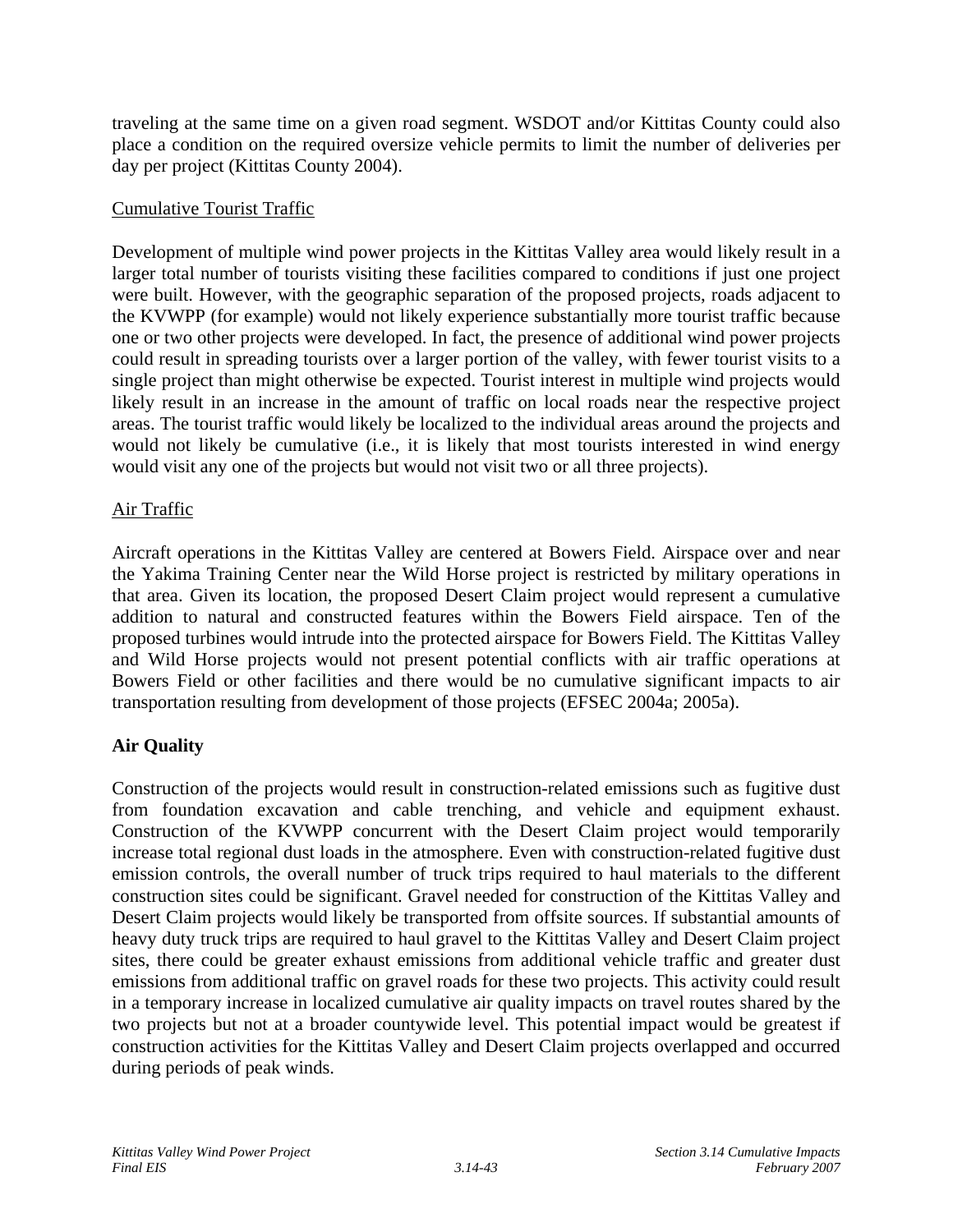It is unlikely that there would be interactive dust effects among multiple wind power projects, i.e., that construction activity at one project would add to dust emissions from one or both of the other projects and thereby create cumulative impacts within a given local area. Based on the prevailing west-northwesterly wind direction, it is possible that, under peak wind conditions, dust generated by construction activity in the Kittitas Valley project area could be carried into portions of the Desert Claim project area and contribute to localized dust impacts in that area. In general, however, any dust emissions that might be transported beyond either of the KVWPP or Desert Claim project areas would typically be carried into undeveloped areas to the east and southeast, rather than into the more populated areas of the Kittitas Valley (Kittitas County 2004).

The air emissions from contemporaneous construction of multiple wind projects would be additive in terms of their contribution to total regional pollutant loads. Based on the combined area of wind project construction activity and volume of construction traffic relative to existing sources of air emissions in Kittitas County (e.g., vehicle traffic on I-90 and other roads and agricultural activities on over 350,000 acres of commercial agricultural lands), however, the incremental impact of the aggregate air emissions from construction of multiple wind power projects would not be sufficient for regional air pollutant concentrations to temporarily exceed the applicable air quality standards. Consequently, there does not appear to be a potential for significant regional cumulative air quality impacts from the development of multiple wind power projects in the Kittitas Valley, even if both the KVWPP and Desert Claim projects were constructed during the same period (Kittitas County 2004).

The only anticipated cumulative air emissions during operation of the three proposed wind power projects would be from vehicles used for operations and maintenance activities. Given the small number of employees and associated trips anticipated during project operations, no significant aggregated air pollutant concentrations that would exceed NAAQS/WAAQS standards are anticipated. In addition, the generation of electricity by the three proposed wind power projects would avoid cumulative emissions of regulated pollutants from other fossil-fuel sources of power that would have otherwise been built or operated to produce an equivalent amount of electricity.

Development associated with population growth (6,976 additional people by 2020) in the County would result in an incremental increase in exhaust and dust emission from construction and operation of infrastructure and housing and resultant increases in vehicular traffic. It is not anticipated that the incremental impact would be sufficient for regional air pollutant concentrations to exceed applicable air quality standards (EFSEC 2004a; 2005a).

# **Noise**

Construction noise would be temporary in nature, and would primarily be from operation of construction equipment and vehicles. The magnitude of this temporary cumulative impact would depend upon the timing of construction activities, but any adverse effects would be limited to the area immediately surrounding each construction site. The proposed Kittitas Valley and Desert Claim project sites are located near each other (within approximately 1 mile at the closest point). However, receptors located between these two projects should not be affected by combined construction activities even if their construction schedules were to overlap. There would be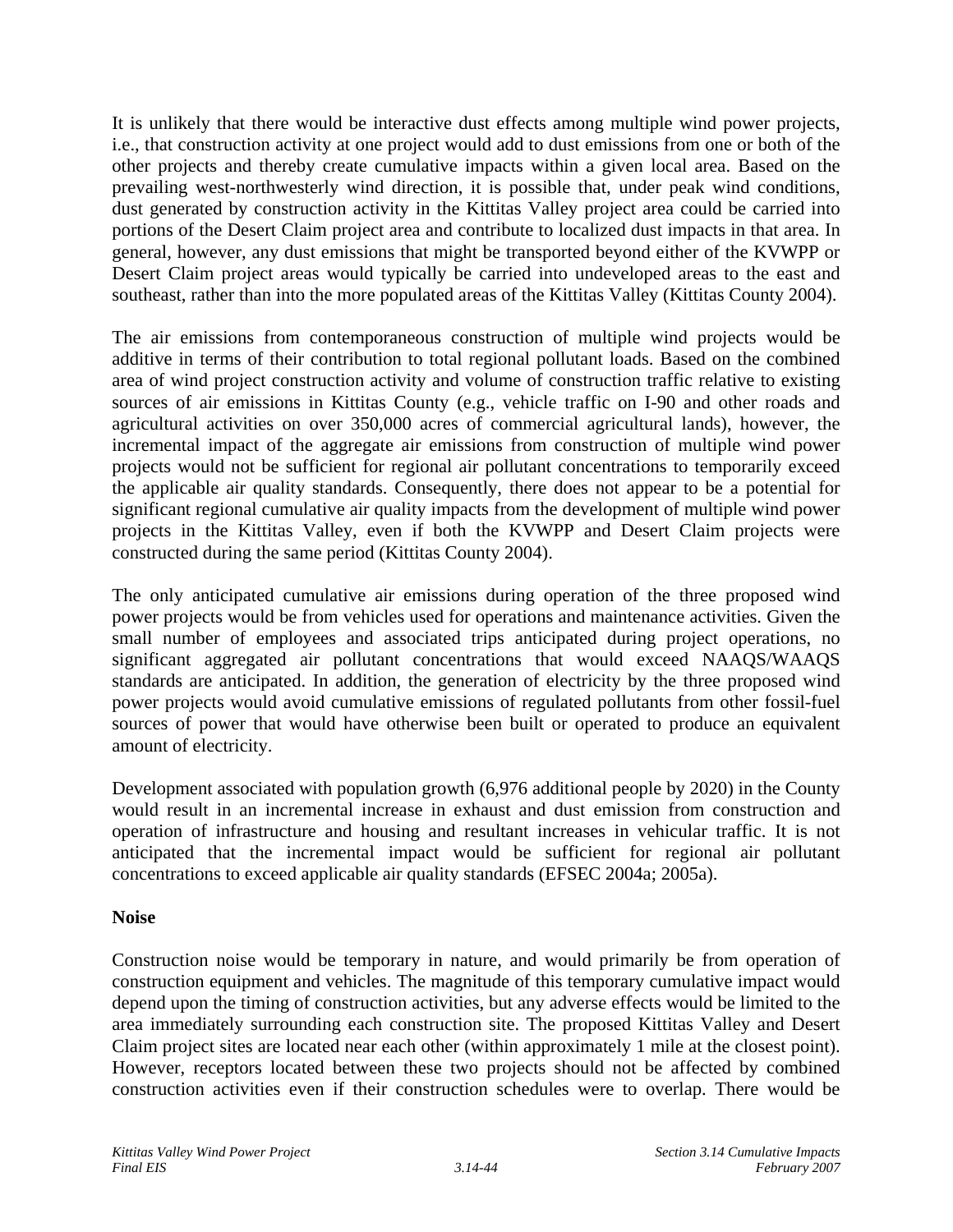significant decreases in construction equipment noise levels at distances of about 5,000 feet (less than one mile) from the source, therefore minimizing potential cumulative noise effects.

Residents near a portion of the KVWPP area could experience a noticeable change in the ambient sound level during project operations relative to baseline noise conditions, similar to the case for selected noise receptors near the Desert Claim project. The two projects are a sufficient distance apart that residents near the Desert Claim project would not also experience elevated noise levels from Kittitas Valley project facilities and vice versa. Noise modeling results for both projects indicate that receptors located between the two projects would be unlikely to experience noticeable increases in noise levels as a combined effect of the projects (Kittitas County 2004).

The Wild Horse project would not affect noise levels at any residences or other permanent receptors. Given the distances that separate the Wild Horse project from the Kittitas Valley and Desert Claim projects, Wild Horse project operations would not contribute to cumulative noise impacts in the region. Consequently, potential noise impacts from the proposed wind energy projects would be confined to certain project-specific locations, and there would not be cumulative noise impacts from the development of multiple wind projects. Furthermore, proposed wind energy facilities would be subject to Ecology noise restrictions and mitigation could be required if permissible levels are exceeded for nearby EDNAs (i.e., the area or zone within which maximum permissible noise levels are established).

Development associated with population growth within the County would be expected to result in localized and incremental increases in the sources of noise and background noise levels. Short-term increases in noise levels would occur with construction of infrastructure and housing. Longer-term noise increases would occur as development occurs in urbanizing areas. These noise increases would be confined to specific locations (EFSEC 2004a; 2005a).

# **Public Services and Utilities**

#### Public Services

Cumulative impacts on public services would result from development of the three wind power projects. Concurrent development of the three projects could create significant additional demand for law enforcement, fire protection, and emergency medical service response during both construction and operations and maintenance phases. The level of impact would depend on the timing of concurrent construction activities as well as the availability of emergency response resources at the time of an incident.

For example, calls for law enforcement service could increase during the construction phase because of traffic accidents and construction site theft or vandalism. The cumulative potential number of increased calls has not been quantified but is not anticipated to be significant. All wind power project applicants would provide onsite security for their respective projects. Impacts during project operations could result from calls for service in connection with vandalism or trespass but would not be expected to be cumulatively significant.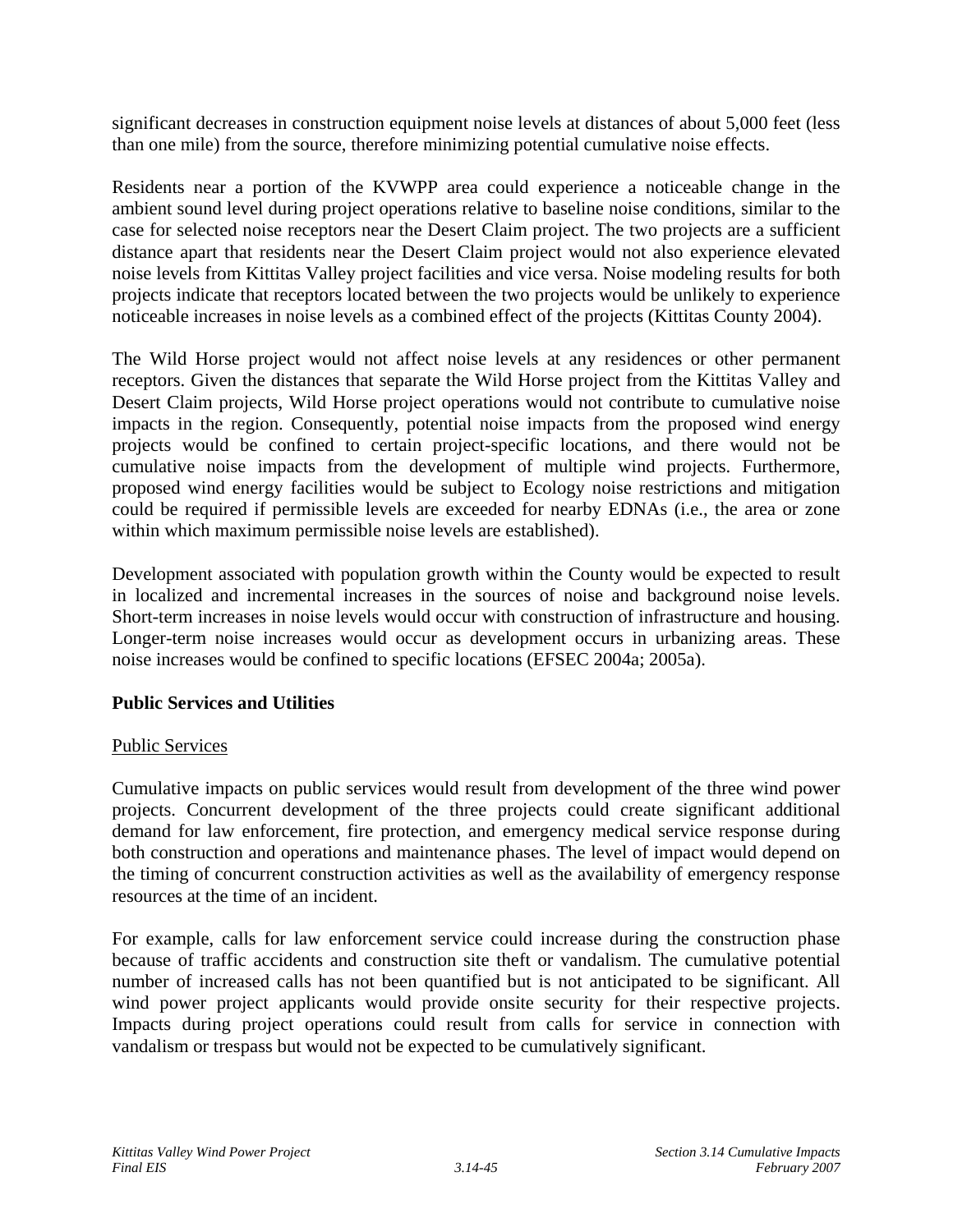The three proposed projects would increase the risk of fire and the potential need for emergency medical services from accidents during both construction and operation. The western portion of the Desert Claim project area is included within Kittitas County Fire District No. 2, while the remainder is not within an existing fire district service area (Kittitas County 2004). Most of the KVWPP area is outside existing fire district boundaries, although Fire District No. 1 serves a portion of the site. No part of the Wild Horse site is within a rural fire district. The project proponents would need to contract with the appropriate rural fire district to obtain required fire protection services. For all three projects, such contracts would extend coverage to areas not presently served by a fire district. If a fire service contract does not cover the actual costs of extending service to a project, there could be a gap between the time service is provided and the realization of project-generated property tax revenues. Successful implementation of emergency response and fire prevention and risk mitigation plans would help to minimize potential significant cumulative impacts.

Increased permanent worker populations required to operate the three proposed wind power facilities could contribute to increased cumulative demands for school services in central and eastern Kittitas County. The combined operations work force of the three projects would be 32 to 38 workers. If all of these workers were hired from outside the local area and all or most of those were located in a school district with capacity limitations, there could be adverse impacts on school services. These circumstances, however, are considered unlikely because local residents would probably fill a portion of the operations jobs, and it is unlikely that all of the in-migrants would have school-age children or would locate in the same school district. Therefore, no significant cumulative adverse impacts on schools are anticipated from project operation.

# **Utilities**

Cumulative impacts on utility service providers would consist primarily of cumulative increases in the demand for solid waste disposal services. However, this cumulative increased demand would be limited to project construction and is not anticipated to be significant with respect to either collection capability or the capacity of the County's construction and demolition waste disposal site.

No long-term cumulative impacts on regional water and wastewater treatment plants are anticipated because water and wastewater demands would be limited to temporary needs generated during construction activities and those from operations and maintenance staff. It is anticipated that long-term cumulative water and wastewater needs would be met through projectspecific water wells and septic tanks, and would therefore not burden the region's treatment processes. The combined effects of the three projects would not result in a significant cumulative impact.

No significant cumulative impacts on electricity or telecommunications are anticipated. Based on the distances between residences and the respective project facilities, there does not appear to be a potential for significant cumulative interference impacts on radio and television reception in the areas near the proposed wind power projects (Kittitas County 2004).